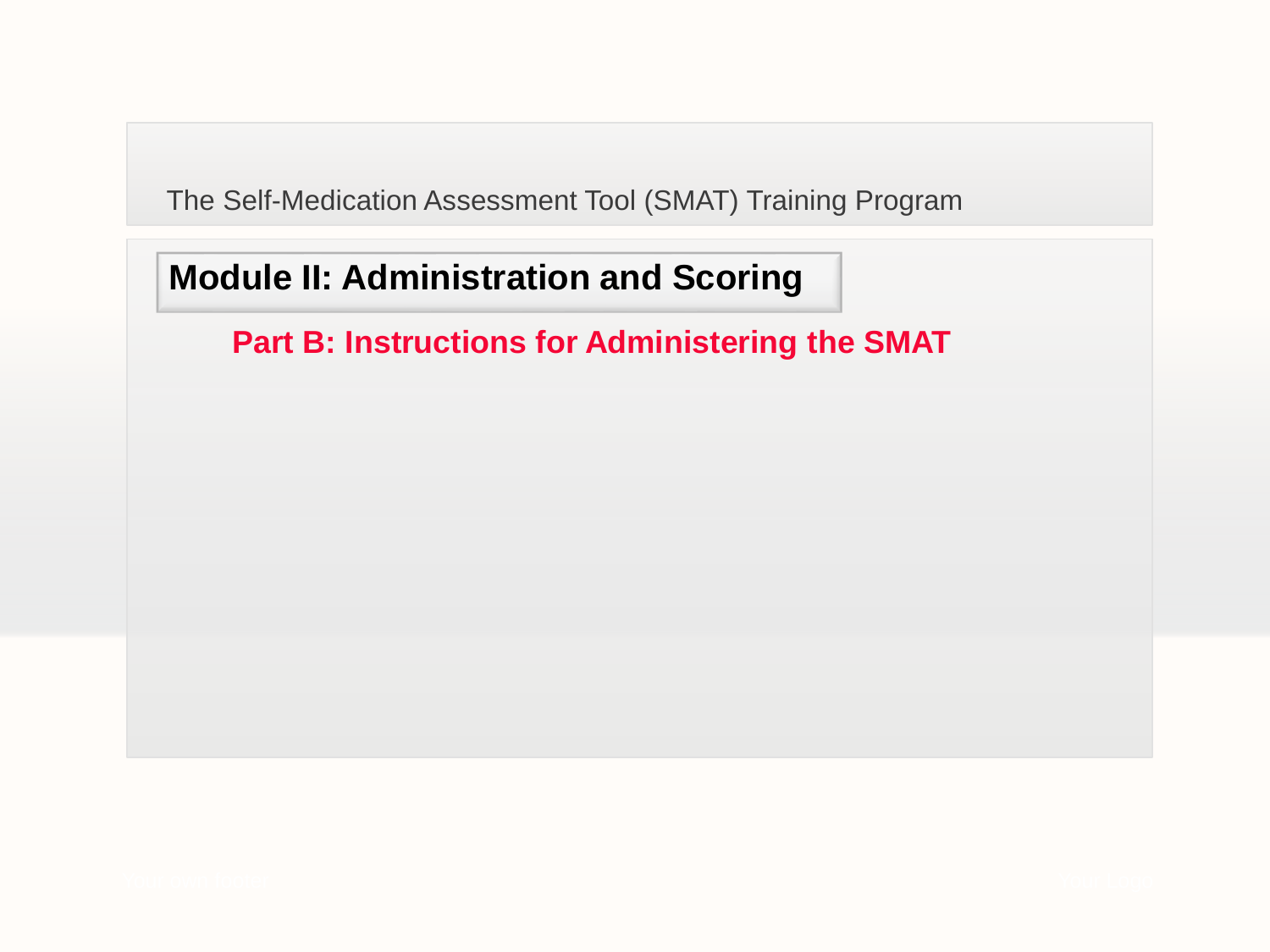## **Getting Started**

- $\checkmark$  Ensure that patient is seated comfortably.
- $\checkmark$  Ask any accompanying family members or caregivers to wait outside the assessment room.
- $\checkmark$  Obtain consent using the method described earlier in this module.
- $\checkmark$  If the patient has brought medications, check the label information against the list that was completed on the assessment form.
- $\checkmark$  Take some time to establish rapport by asking some general questions about education and work history. This information can be entered in Section 1 of the form.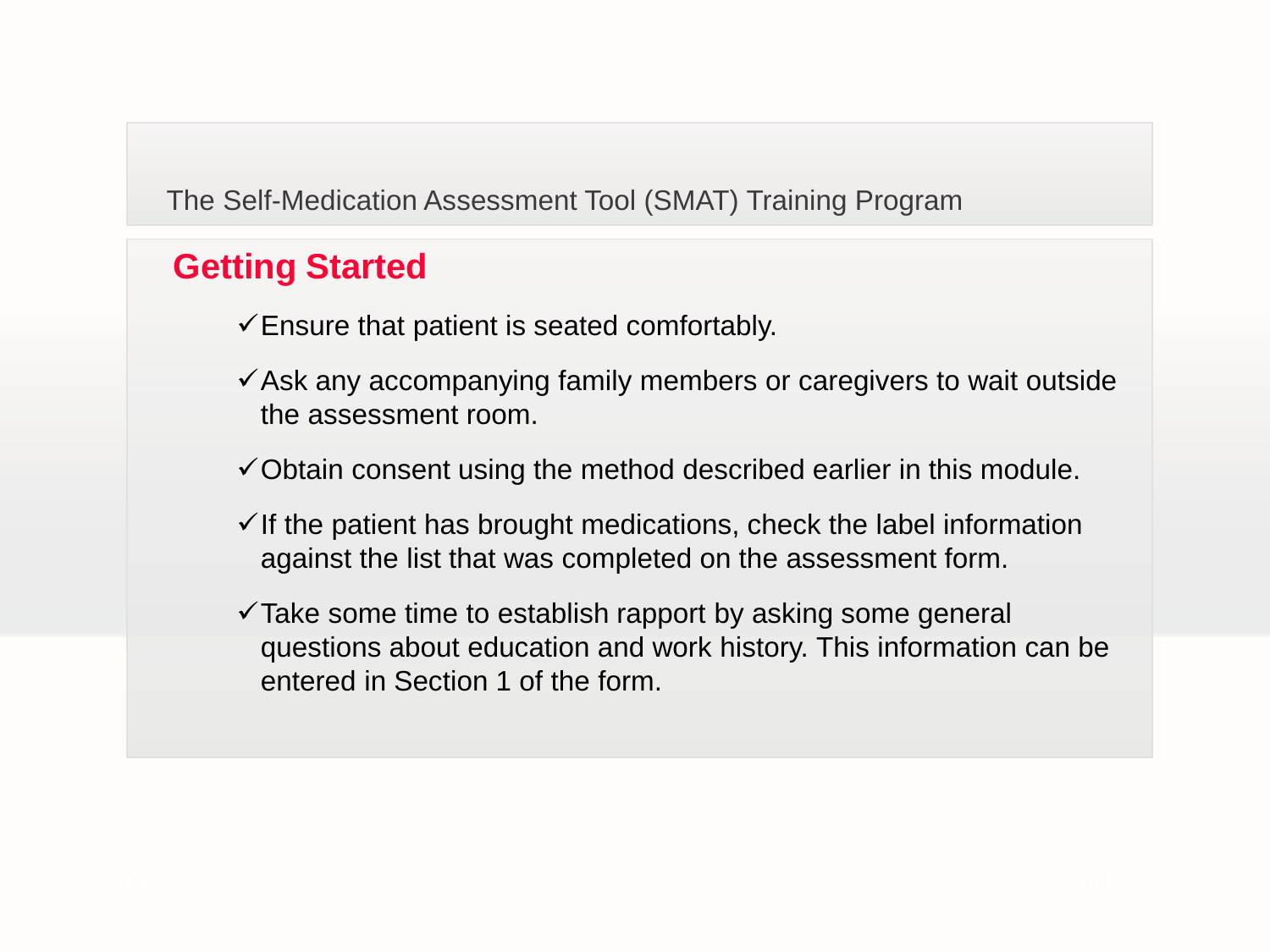# **Getting Started**

- Recall from Module I that the assessment examines three main areas:
	- Functional
	- Cognitive
	- Adherence to medication (recall, purposeful non-adherence, and self-reported adherence)
- The first part of the assessment is mainly about the cognitive and functional assessment, while the second part covers recall and adherence.
- Remember: Follow the questions and instructions word for word.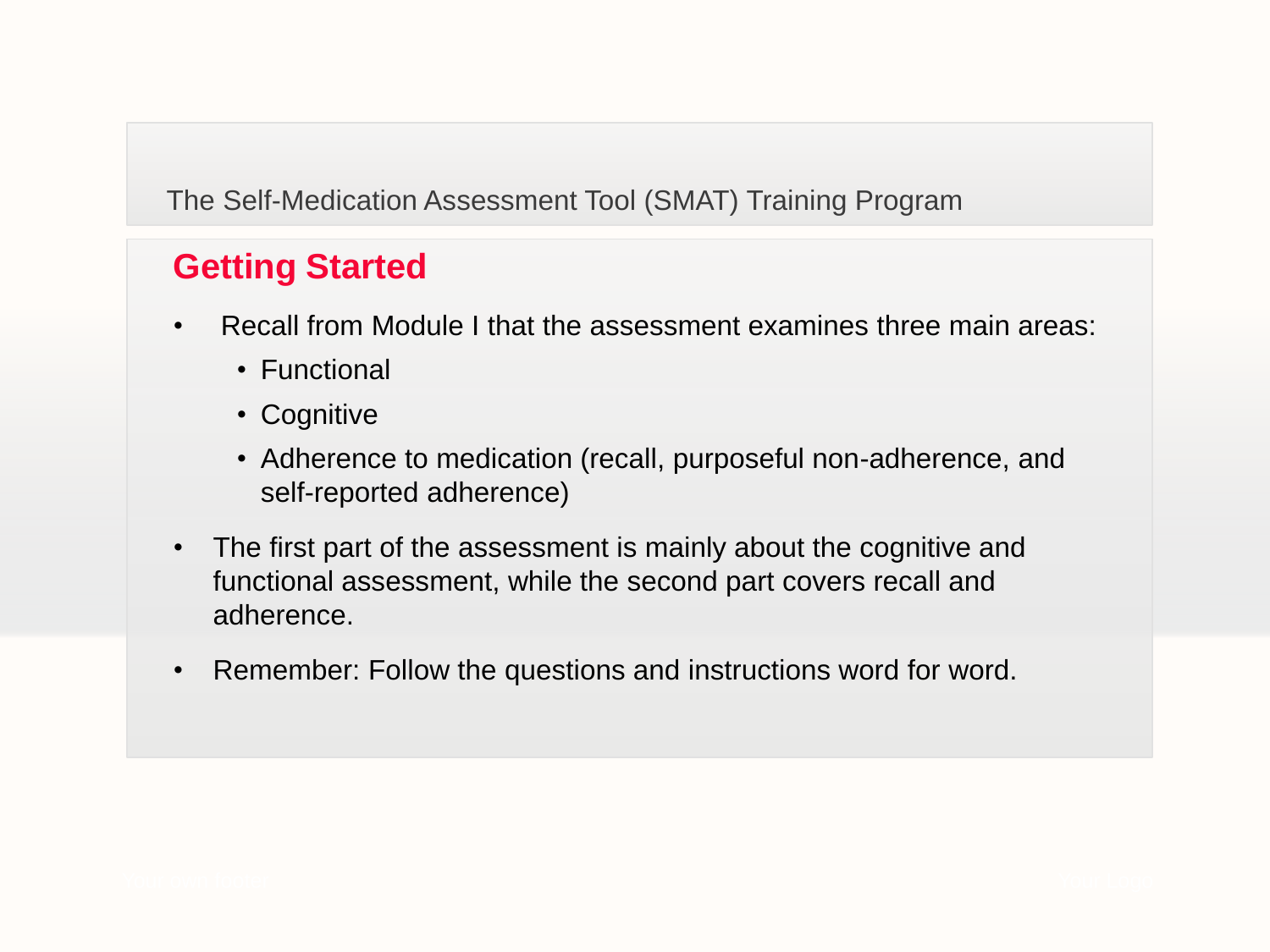# **During the Assessment**

Begin the assessment with **Bottle #1 – 10 point font, child-resistant 7 dram vial, align arrows top.**

Ask Question F1: "Please read the medication name and instructions from the label on this bottle out loud."

Record the patient's score for the following using the "Ease" "Difficulty" "Unable" scale:

- Medication name (spelling it is acceptable if it's difficult to pronounce)
- Instructions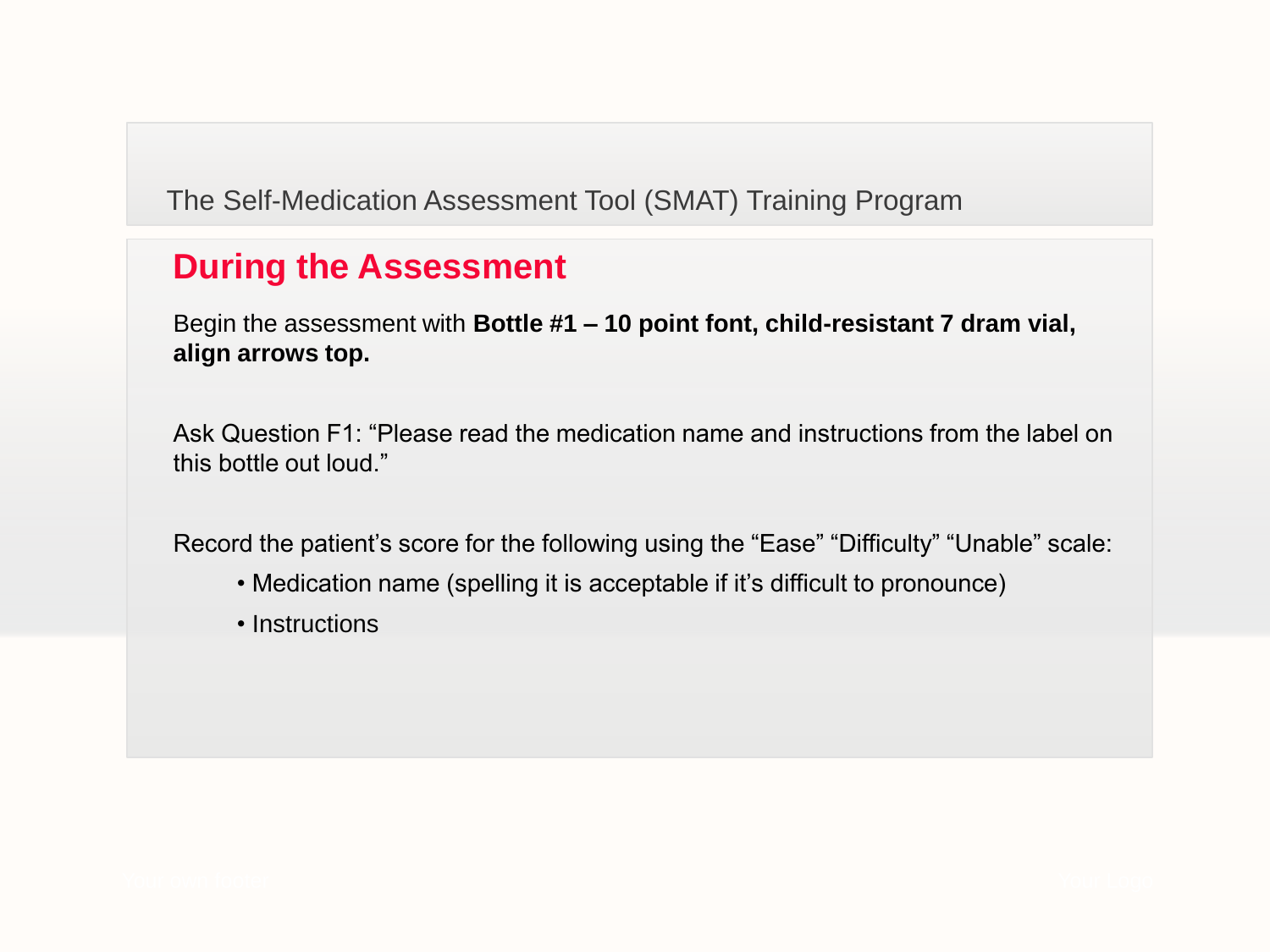#### **During the Assessment**

**(Continued: Bottle #1 – 10 point font, child-resistant 7 dram vial, align arrows top)**

Ask Question F2: "Please open the bottle."

Record the patient's score for the following using the "Ease" "Difficulty" "Unable" scale

• The patient must be able to align the arrows on the cap and the vial and remove the cap

Ask Question C1: "If this was your medication, how would you take it?"

- Record the score for dosage
- Record the score for choosing a regular time of day (e.g.: Once each morning).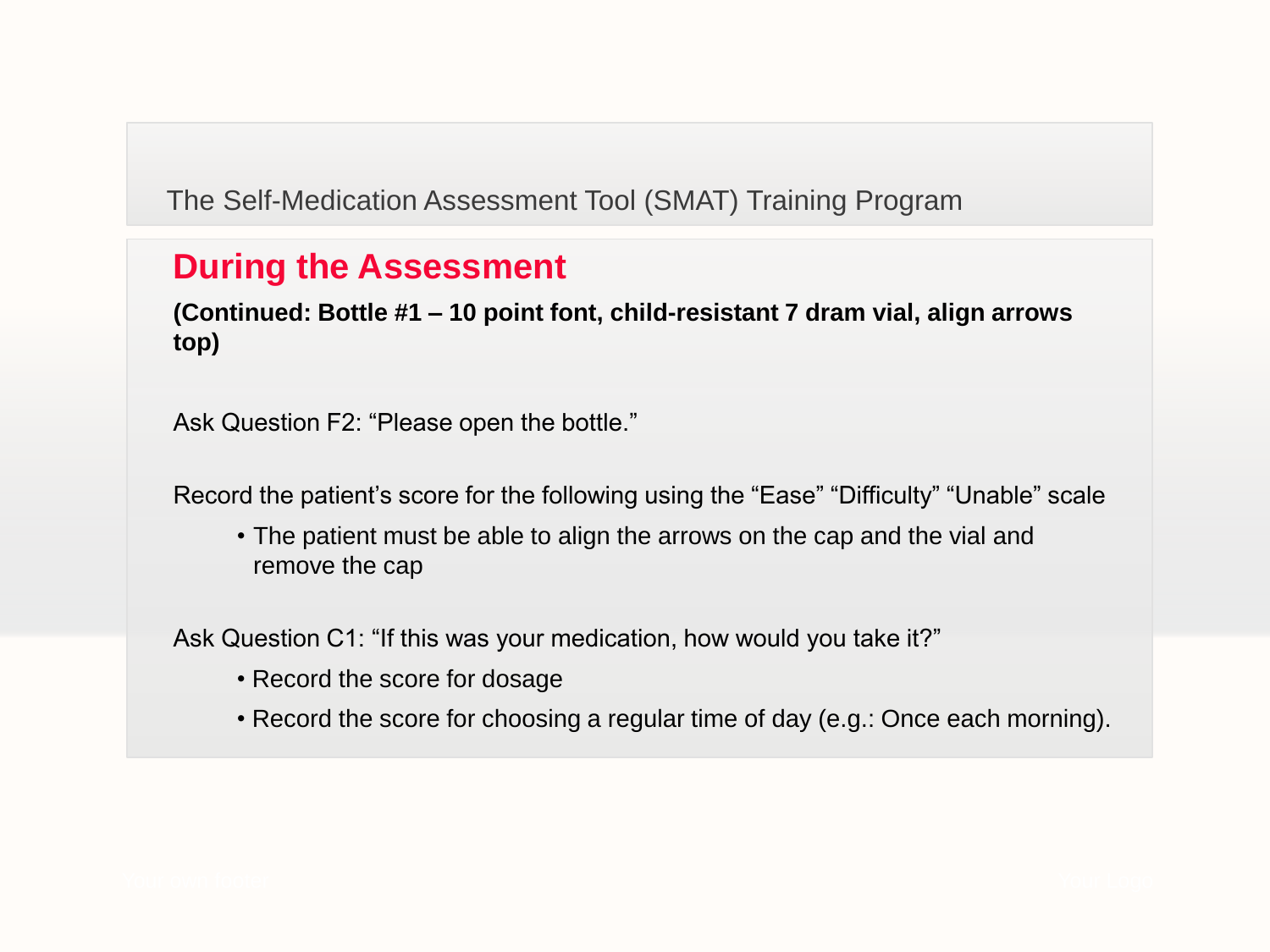## **During the Assessment**

Repeat this procedure with **Bottle 2, 12 point font, child-resistant 12 dram vial, push and turn cap.** Answers are recorded under F3, F4, and C2.

Begin this procedure a third time, using **Bottle 3, 14 point font, 40 dram vial, flip open cap.** Record the answers for F5 and F6, and C3.

Continue questioning with this bottle:

F7 "Please take 2 pills out of the bottle"

- Patient must be able to open the vial, remove 2 tablets and place them on the table and close the vial
- The tablets removed are set aside by the assessor to be destroyed after the assessment

•Record the score for F7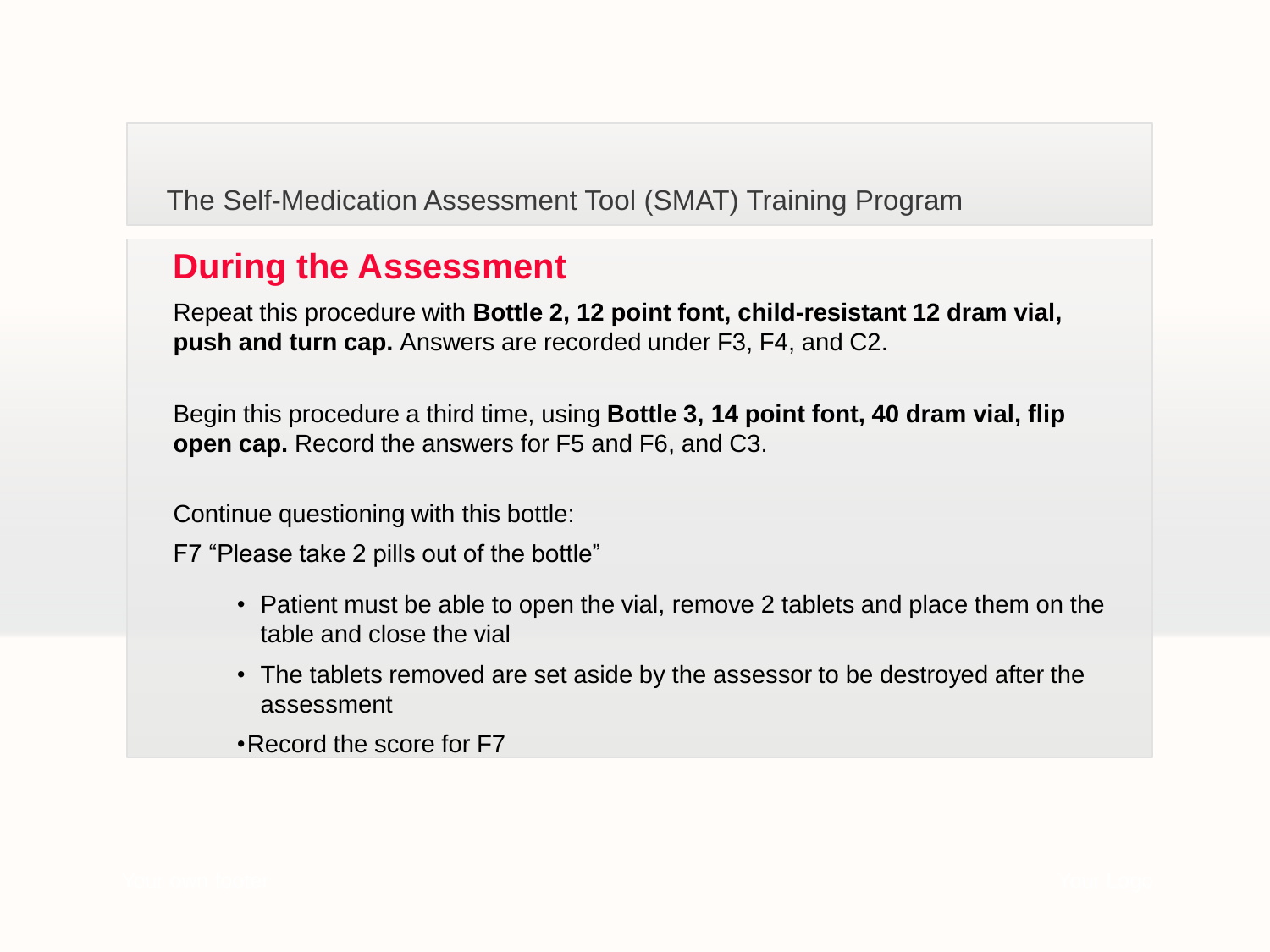## **During the Assessment**

Sample video clip 1:

The following video clip shows patient A.M. as she completes the tasks that were just described.

(Please note that the patient's face has been obscured to protect her identity.)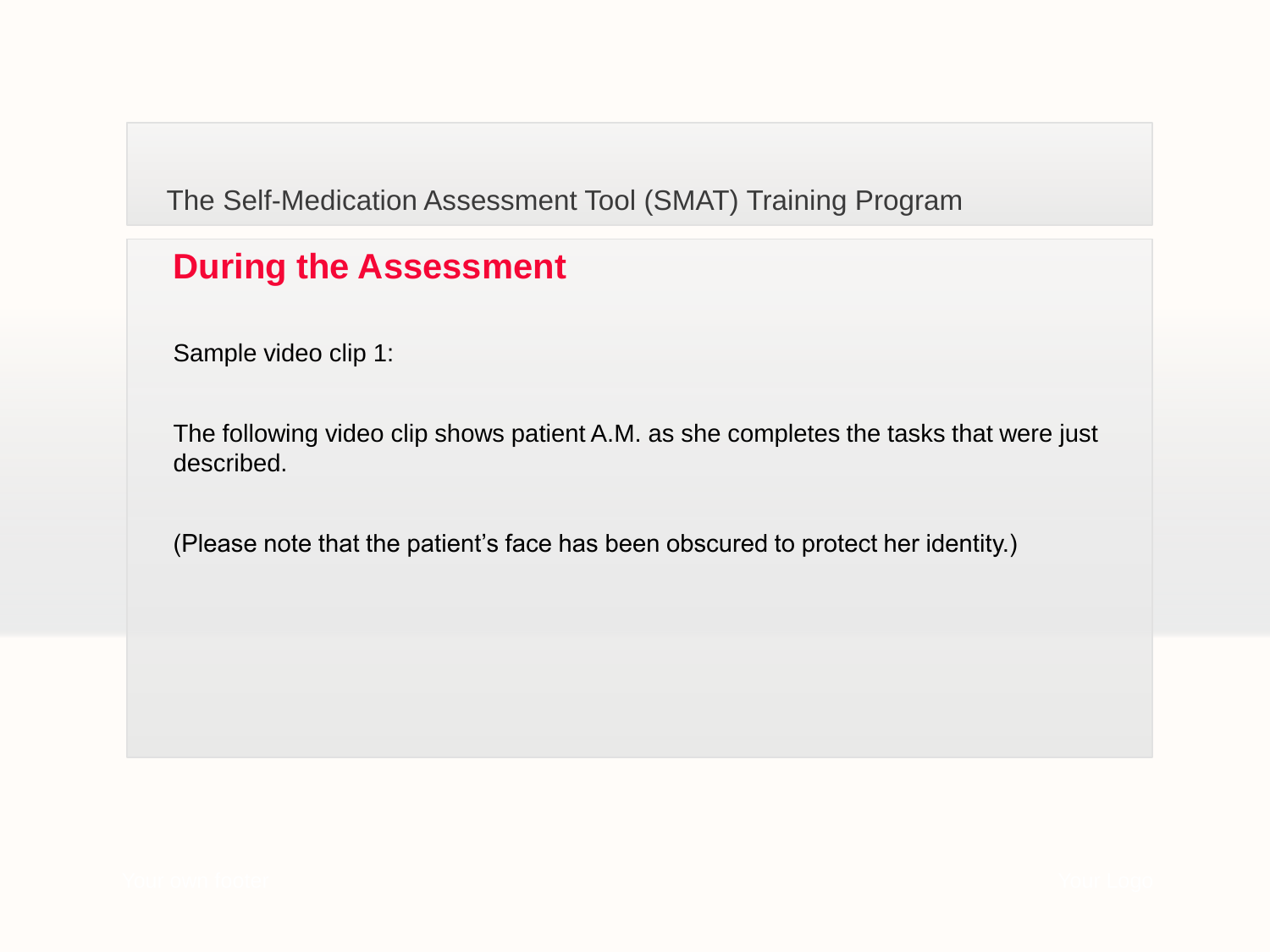- C4**: bottles # 3, 4, 5**; 14 pt font; non-child-resistant (flip open cap); 40 dram vial
	- Have the patient read the label instructions on each of the vials, then ask:
		- "If you were prescribed all 3 of these medications, describe when (the times of the day) you would take the tablets and how many you would take at each time, for a typical day."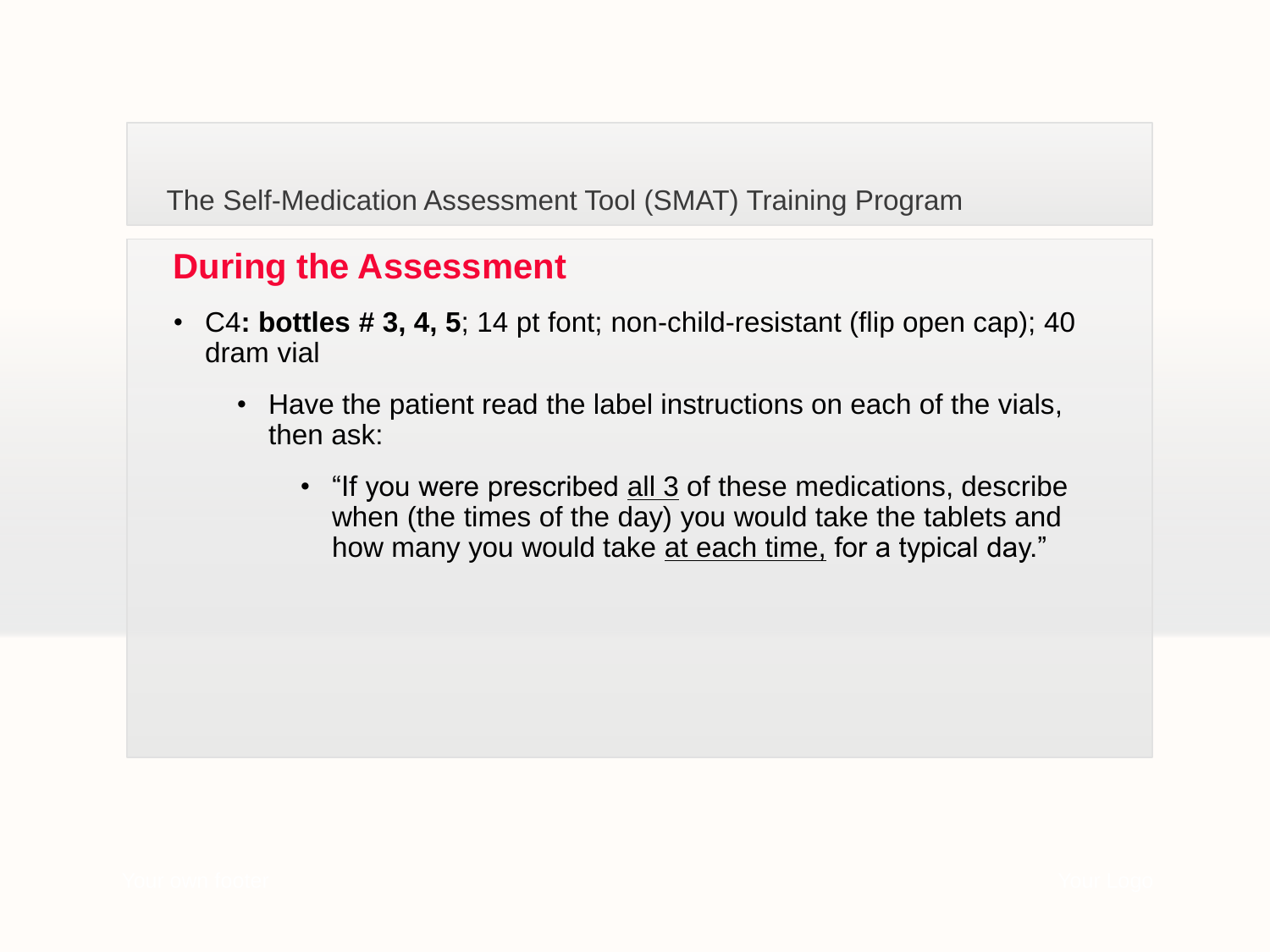- C4 Continued…
- Record the patient's score for interpreting the correct dosage and time for each medication
	- The patient is expected to organize the medications for a typical day.
	- For example, "one of each medication at breakfast, then one of the 3x/day tablets at lunch and one at supper."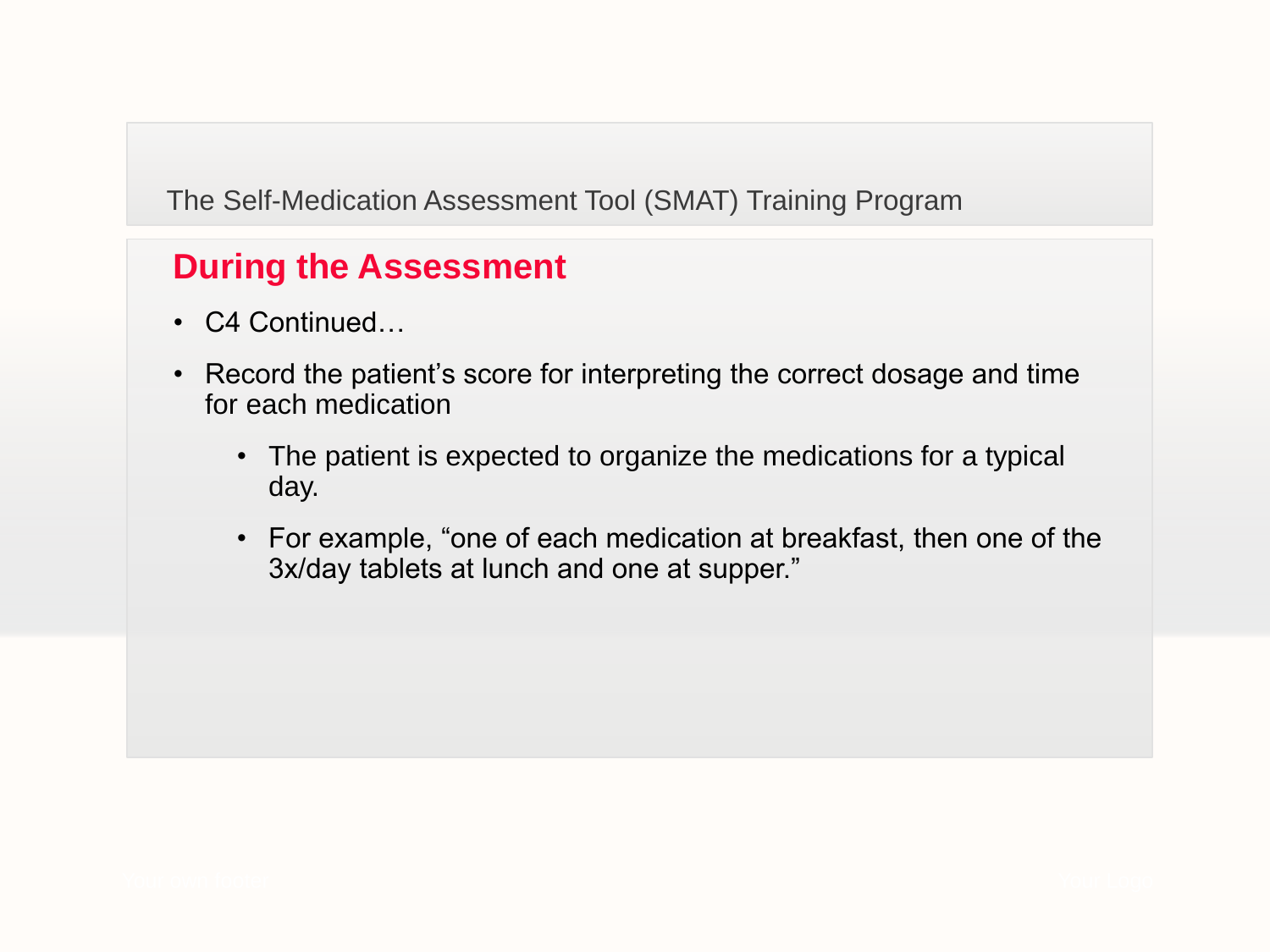## **During the Assessment**

Sample video clip 2:

The following video clip shows patient A.M. as she completes the tasks that were just described.

(Please note that the patient's face has been obscured to protect her identity.)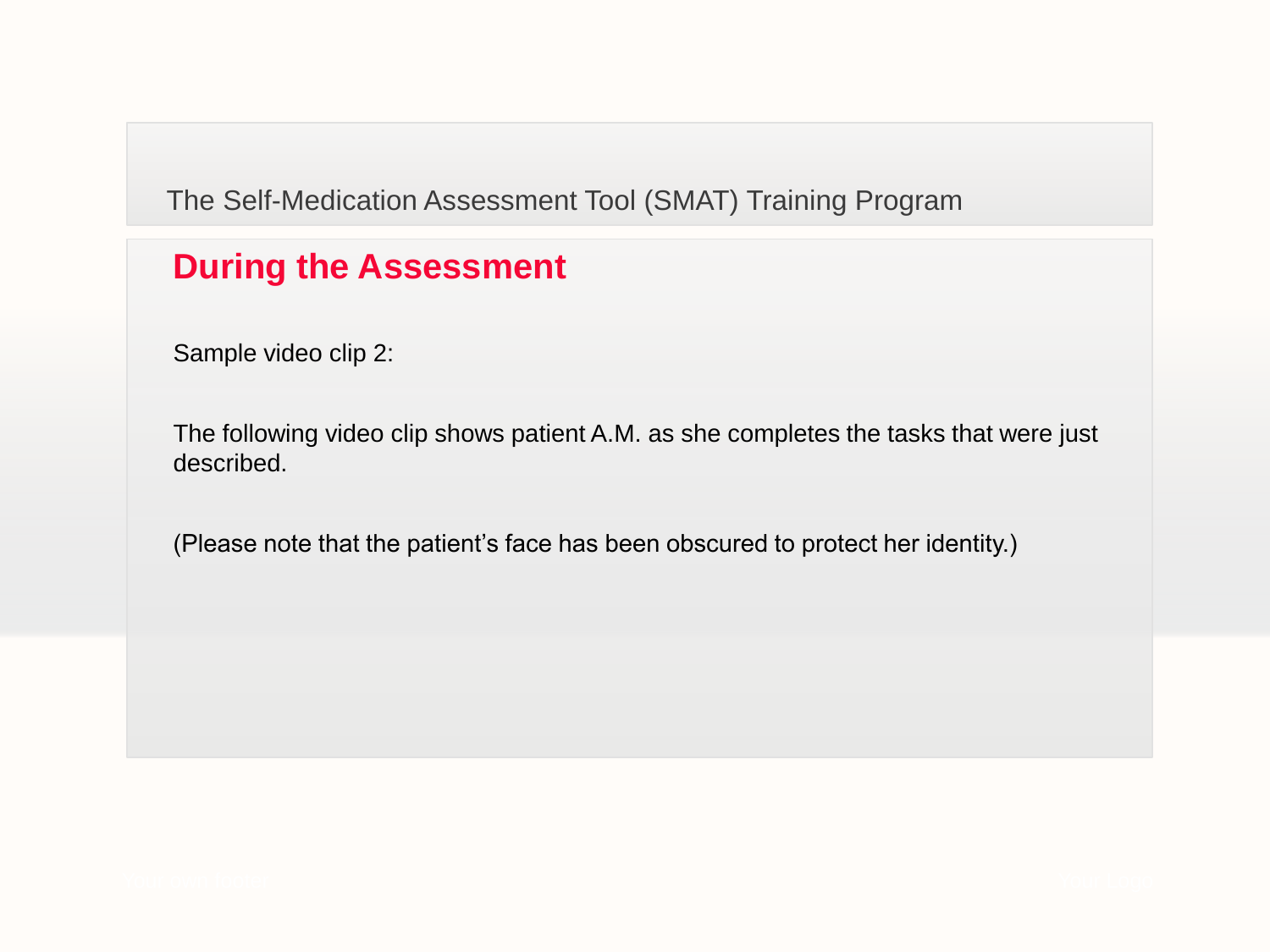- C5: use the prefilled dosette (weekly pill organizer)
	- Explain the layout of the dosette to the patient as follows:
		- "The names of the days are printed across the top and the times of day are printed along the side. Here is Sunday, Monday, Tuesday, etc. and here is the slots to store the pills to take at each time of the day: morning, noon-time meal; evening meal; and before bed."
	- Ask the patient to " Please point to the slot for Tuesday at noon."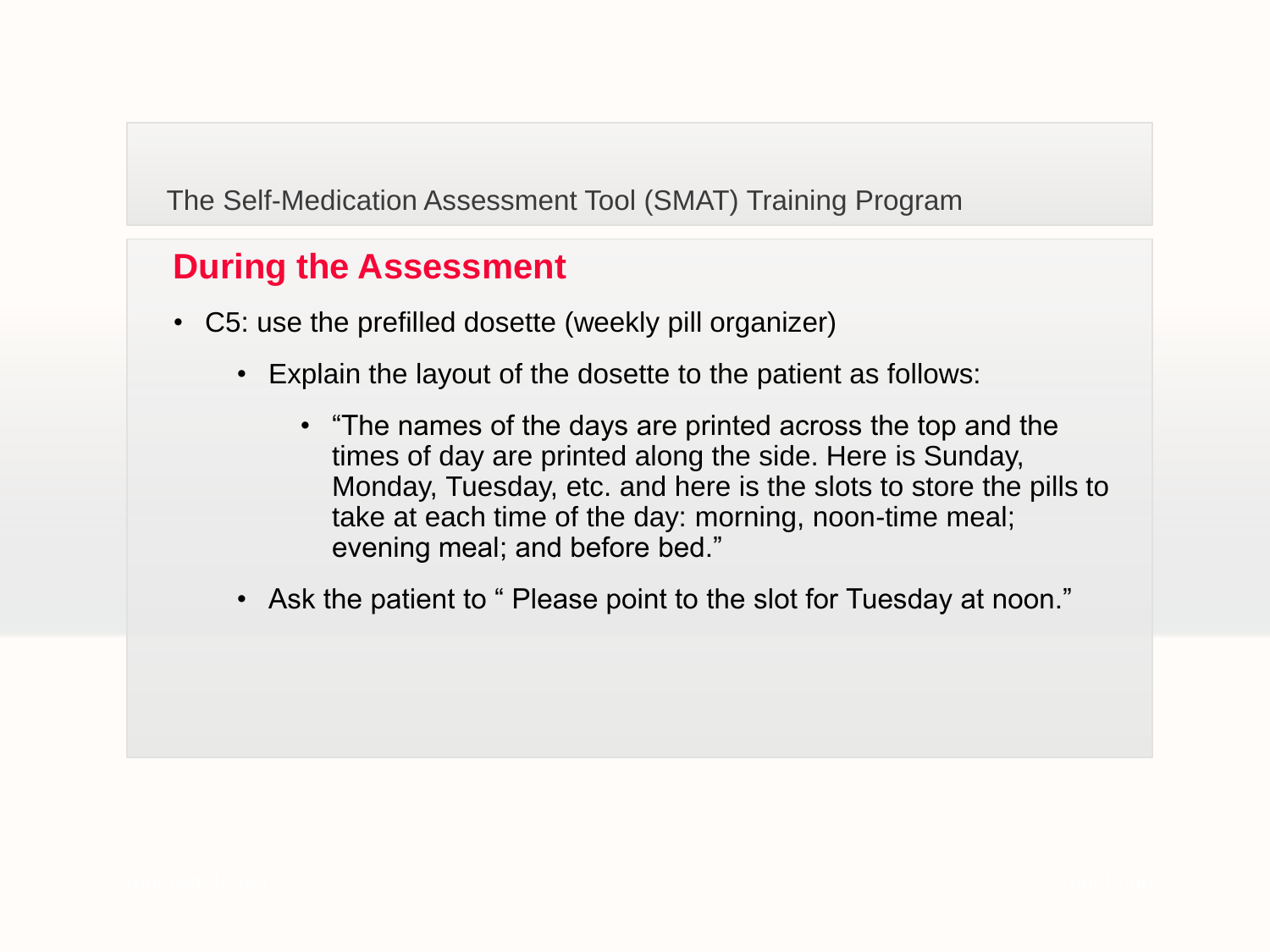- F8/C6: use the prefilled dosette (weekly pill organizer)
	- Ask the patient to " Please take out the pill(s) for Friday morning."
	- Record the patient's score for Function (i.e.: ability to remove all tablets without dropping any on the floor).
	- Record the patient's score for Cognition (i.e.: selecting the correct day and time, and following the instructions).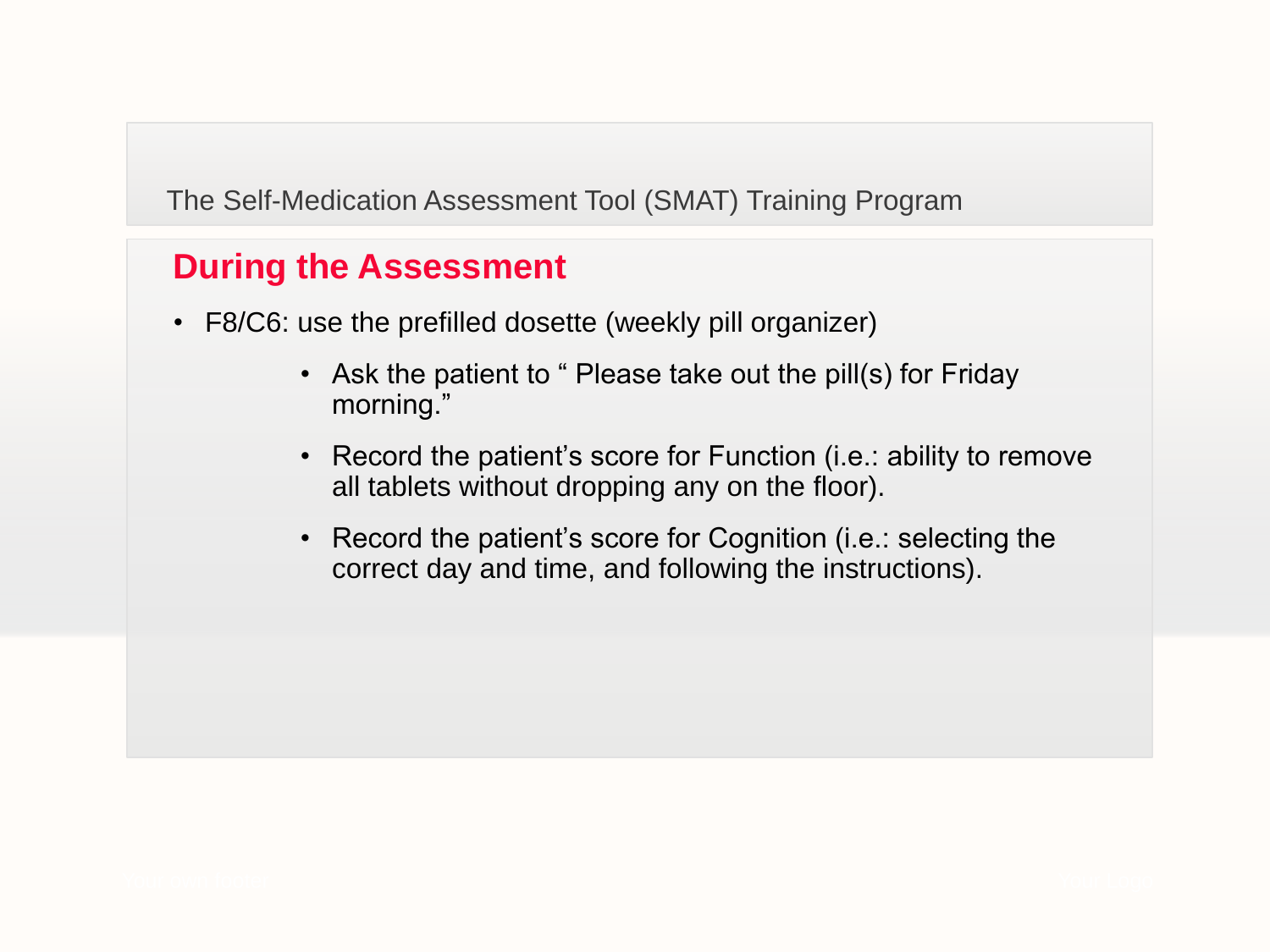- C7: use bottles # 3,4,5 and an empty 7 day x 4 time slot dosette
	- Place the bottles and the empty dosette on the table in front of the patient.
	- Instruct the patient to read the label instructions and to "Place the pills from the 3 bottles into the dosette in the correct way for a full week (7 days)."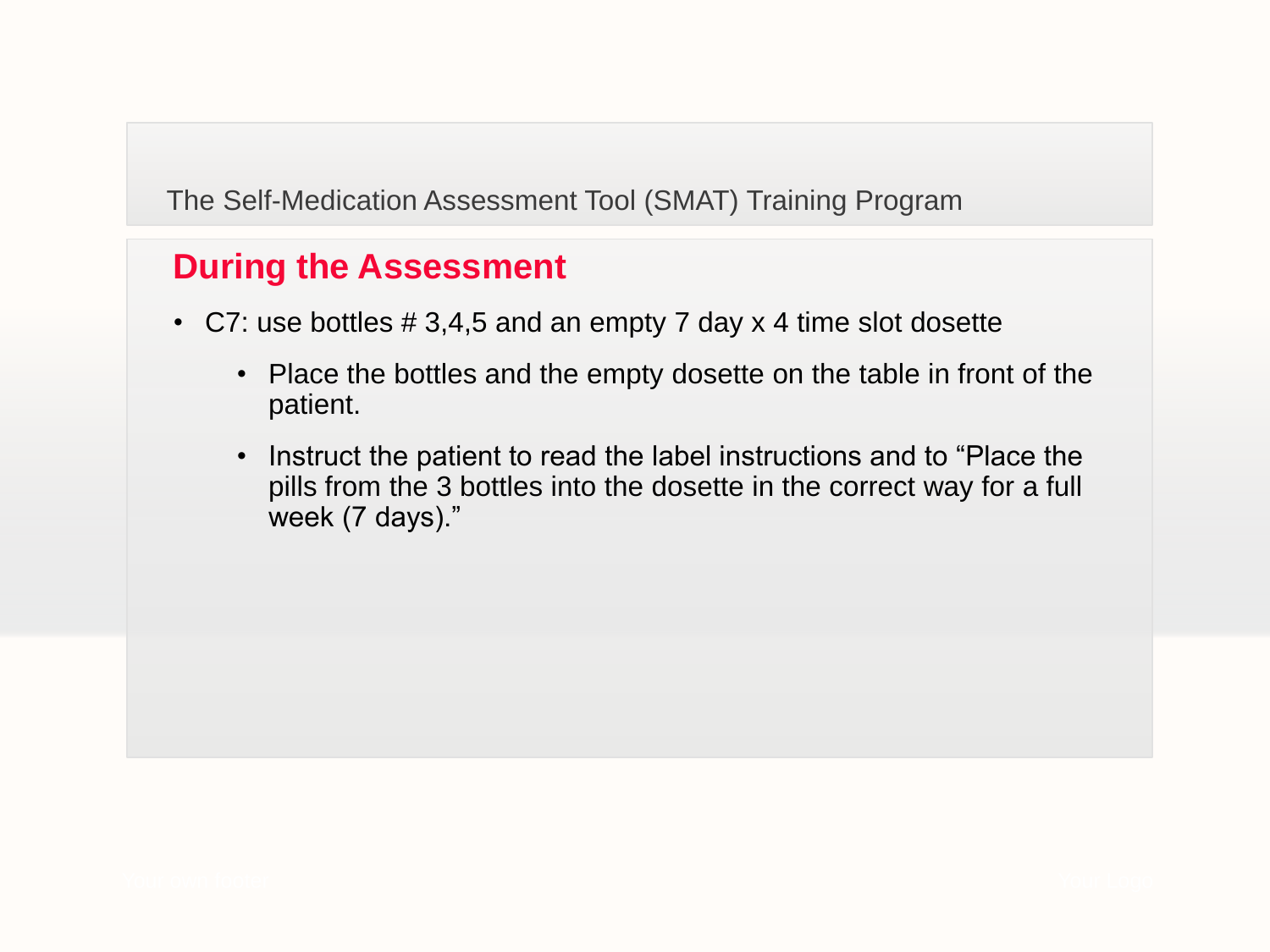- Record the time started and time finished
	- Allow a maximum of 10 minutes for this task.
	- The patient should not be interrupted during this task.
	- The assessor should move back from the patient and direct his/her attention to an alternative task.
	- If the patient requires clarification of instructions, they can be reread once with no effect on the score.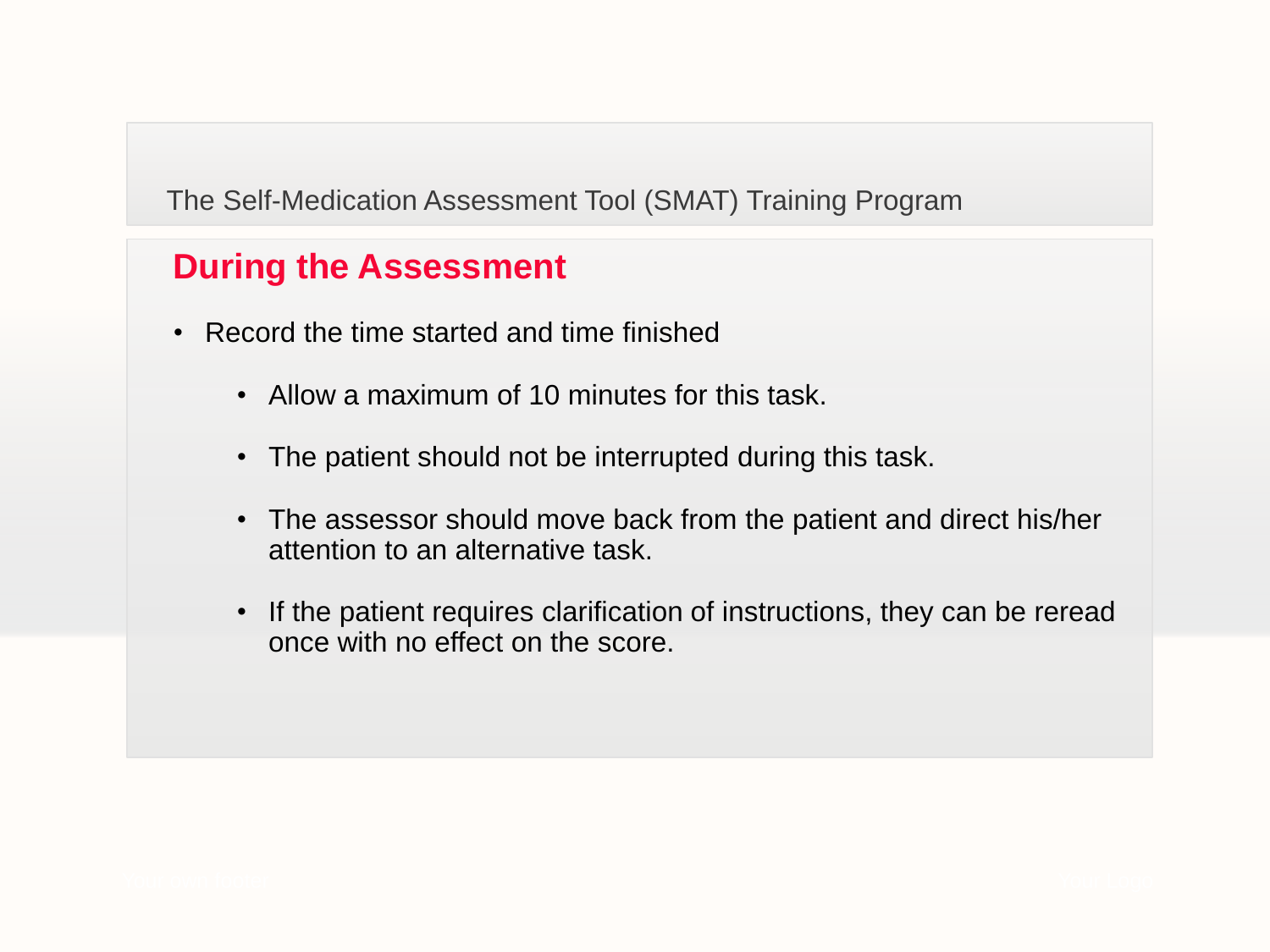- Record the patient's score for correct dose and correct time for each medication.
	- The patient must fill the dosette with 100% accuracy in order to obtain "ease" for each medication.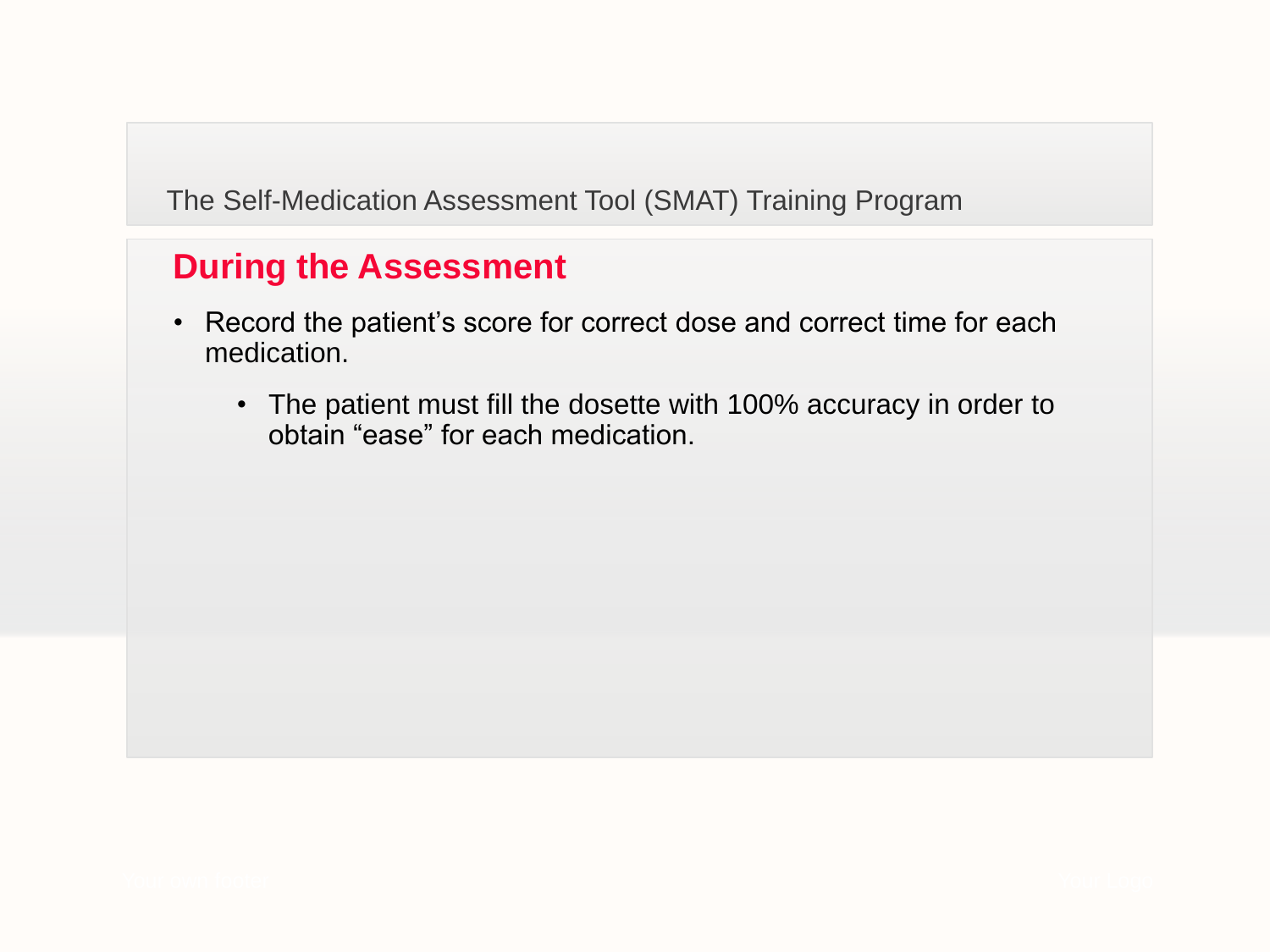## **During the Assessment**

Sample video clip 3:

The following video clip shows patient B.M. as she completes the tasks that were just described.

(Please note that the patient's face has been obscured to protect her identity.)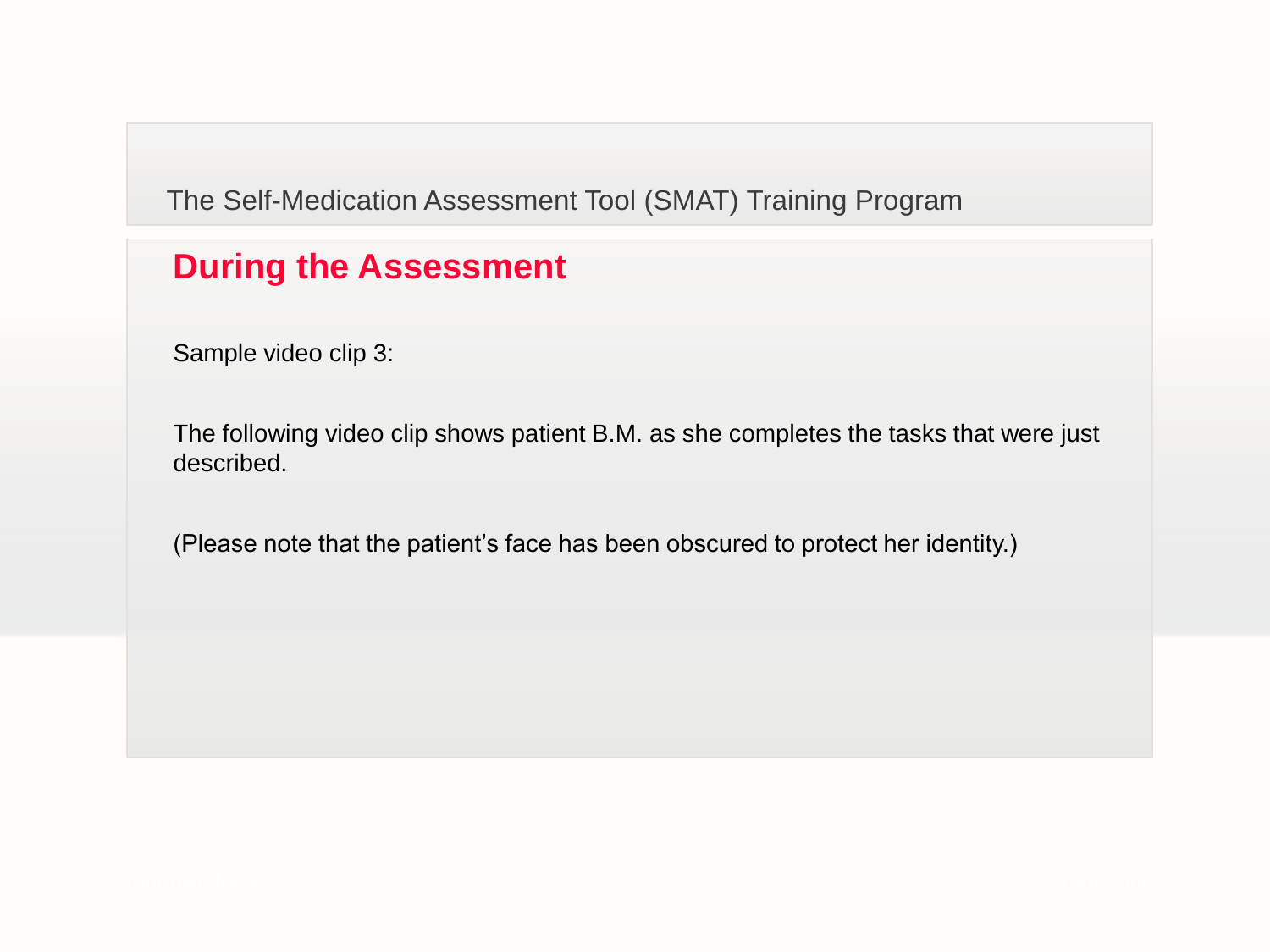- C8, C9, and F9: use a filled blister package (compliance package)
	- Explain the packaging to the patient as follows:
		- "This is blister packaging for medication. The names of the days are printed along the side and the times of the day are printed across the top. Here is Sunday, Monday, Tuesday, etc. and here are the times to take the medication, morning, noon, evening meal and bedtime."
	- Show the patient how to remove the tablets from the foil packaging.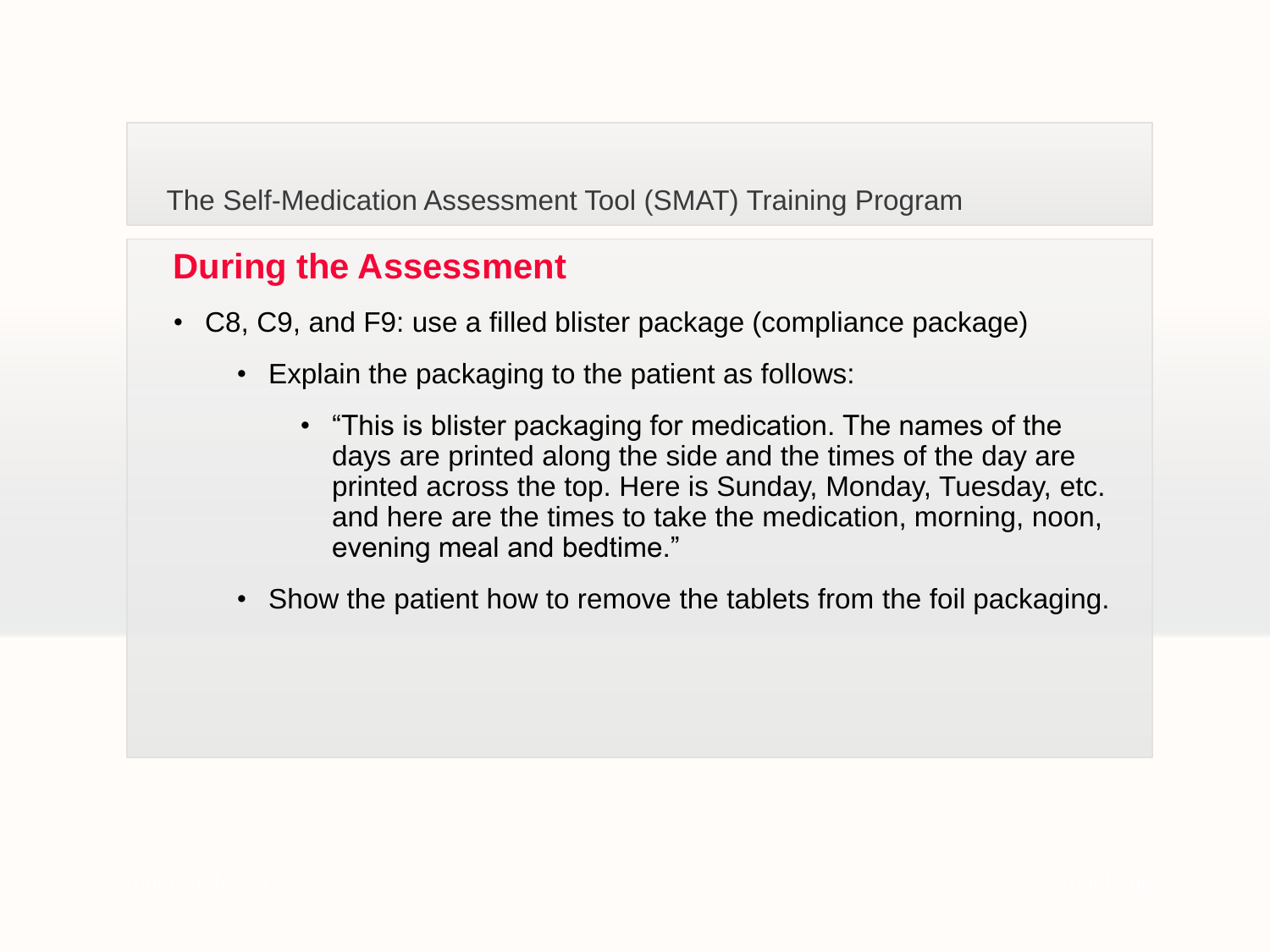- C8: Ask the patient to "Please point to the bubble that contains the pills for Monday evening."
	- Record the patient's score.
- F9/C6: using the same blister pack, ask the patient to "Please take out the pills for **the pills for** (assessor to choose day and time)."
	- Record the patient's score for Function (i.e.: ability to remove all tablets without dropping any on the floor).
	- Record the patient's score for Cognition (i.e.: selecting the correct day and time, and following the instructions).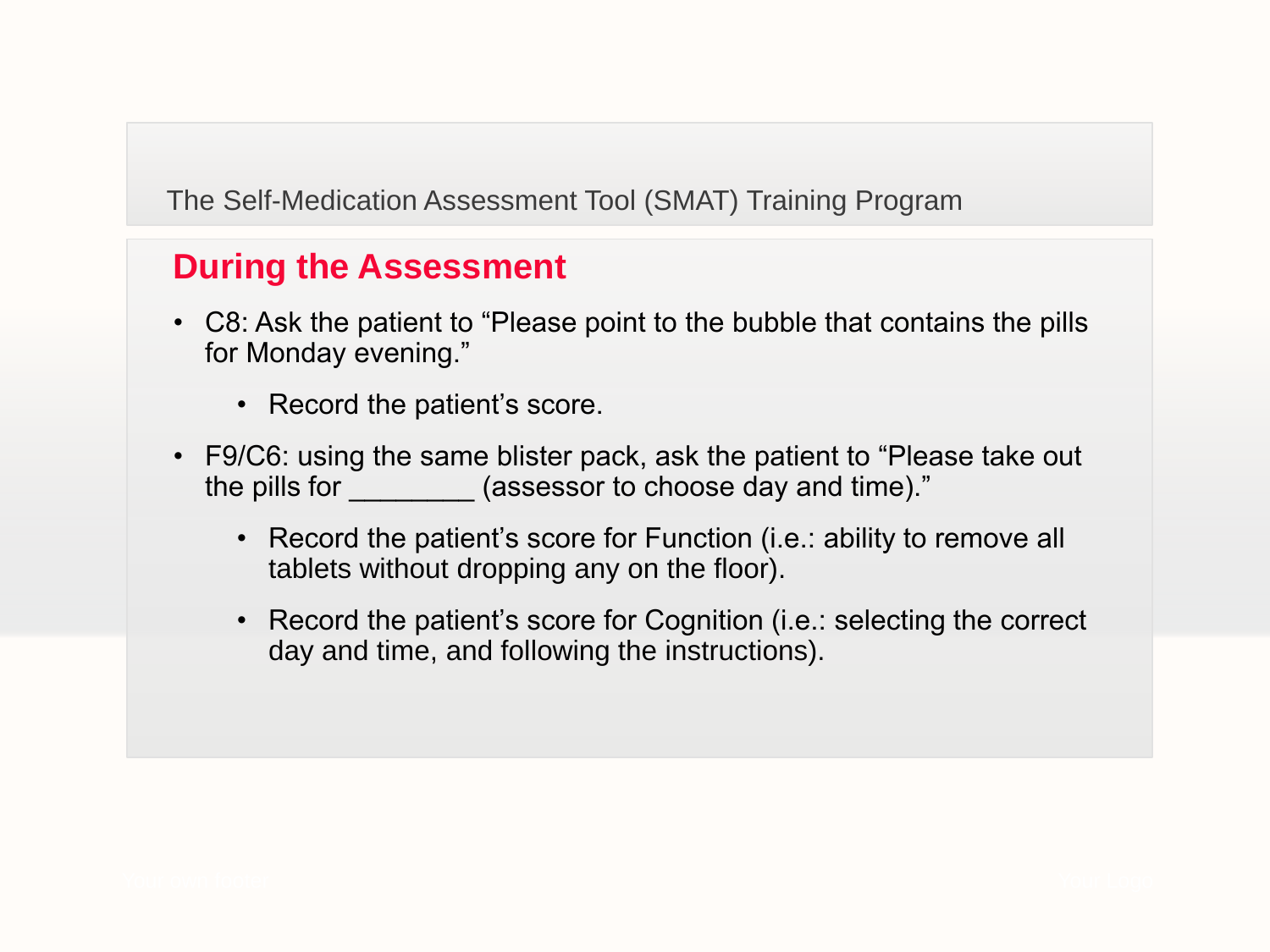- F10 and F11: use the two packages of coloured tablets; one contains light colours and one contains dark colours
	- Show the package of light coloured tablets to the patient and ask that he/she describe " What colour is each of these pills?"
	- Record the patient's responses as "ease" or "unable."
	- Repeat with the dark coloured tablets.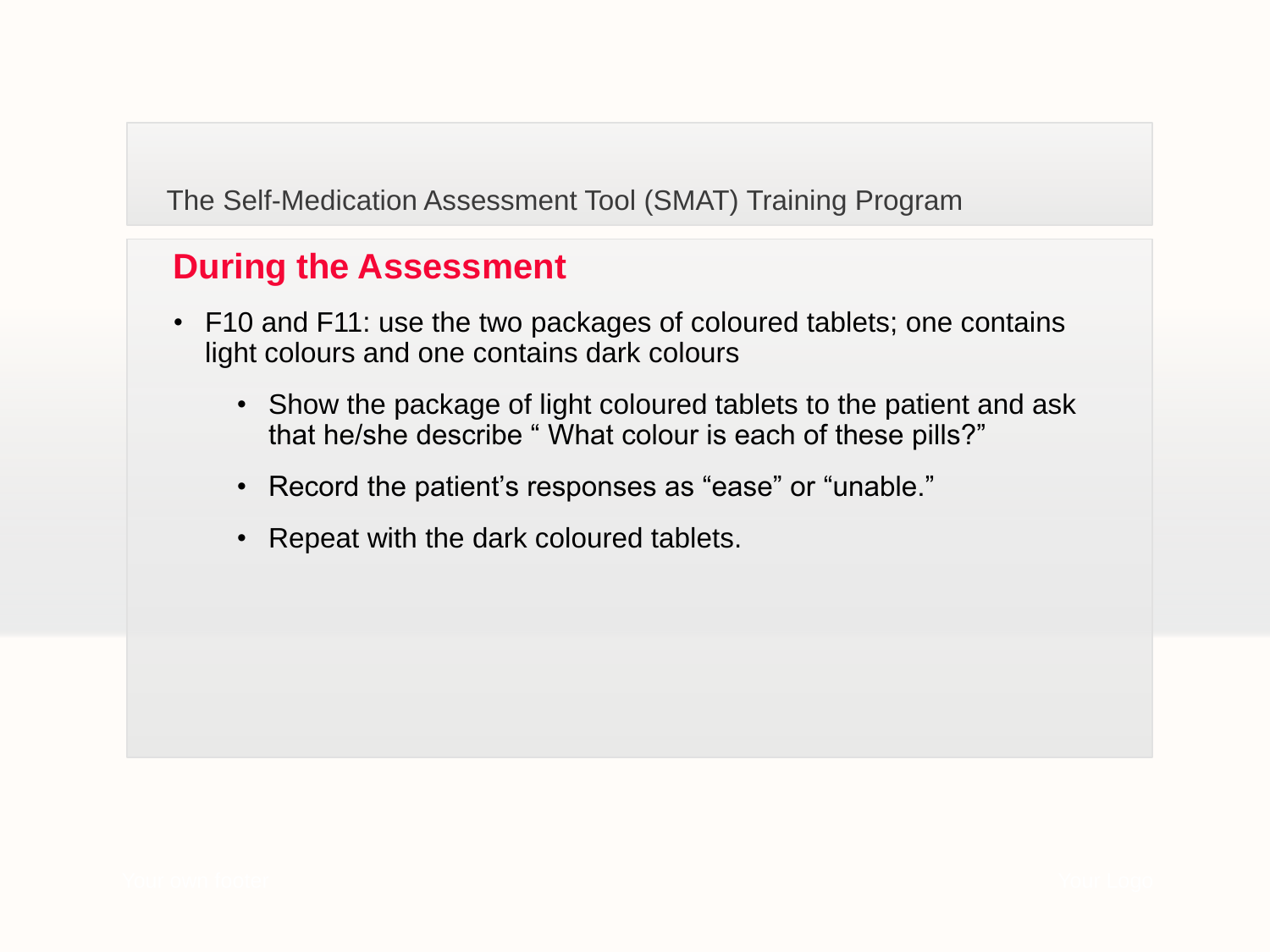#### **During the Assessment**

Sample video clip 4:

The following video clip shows patient B. P. as she completes the tasks that were just described. Notice the difficulty B. P. has in removing items from the blister package.

(Please note that the patient's face has been obscured to protect her identity.)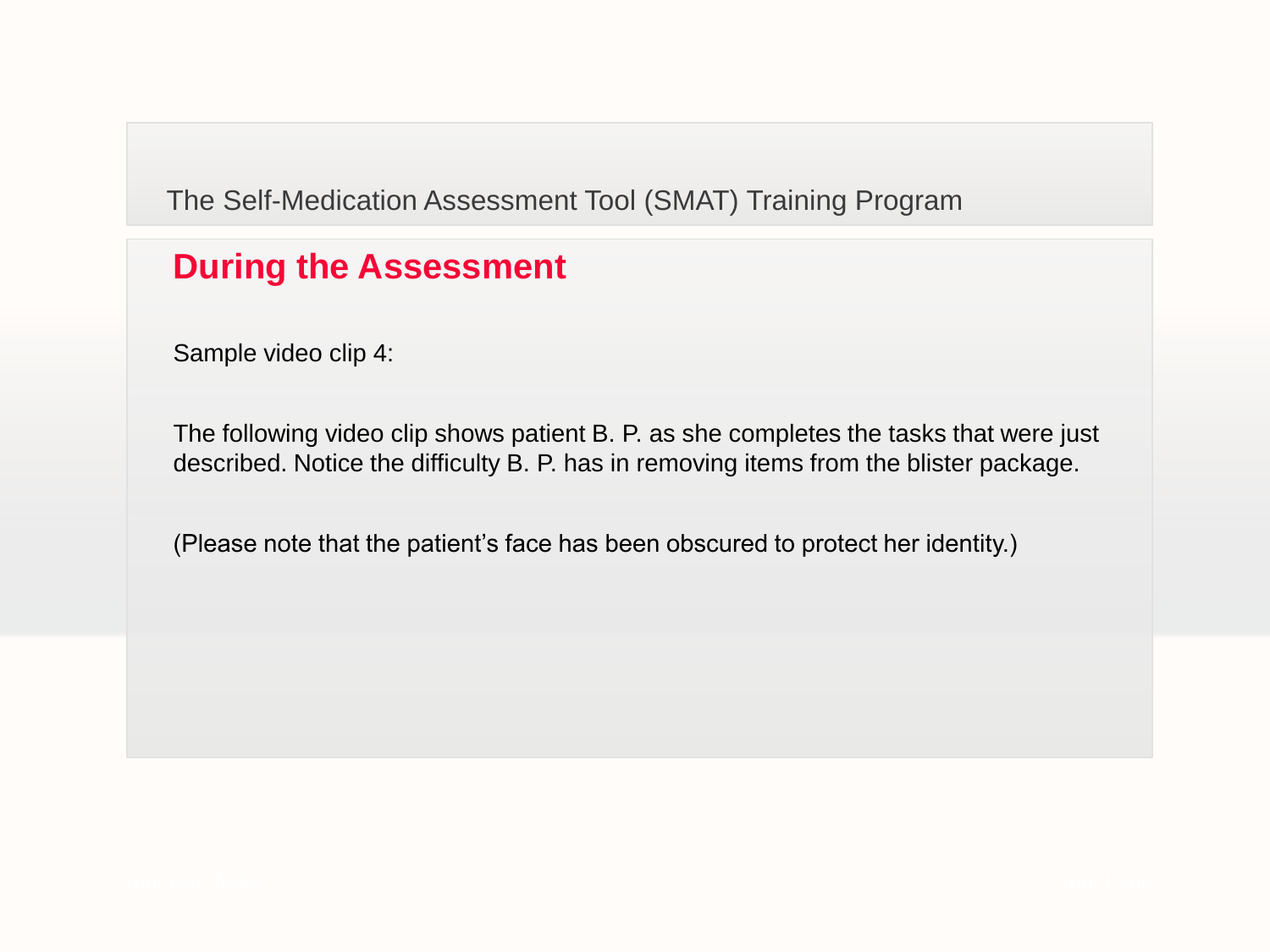- Patient's self-assessment of abilities can be solicited during the assessment as a way to maintain rapport (these are on pages 3 and 4).
	- Do you have any difficulty swallowing tablets?
	- Do you have any difficulty hearing?
	- Do you have any problems with your vision?
	- Do you have a daily routine that helps to remind you to take your medications?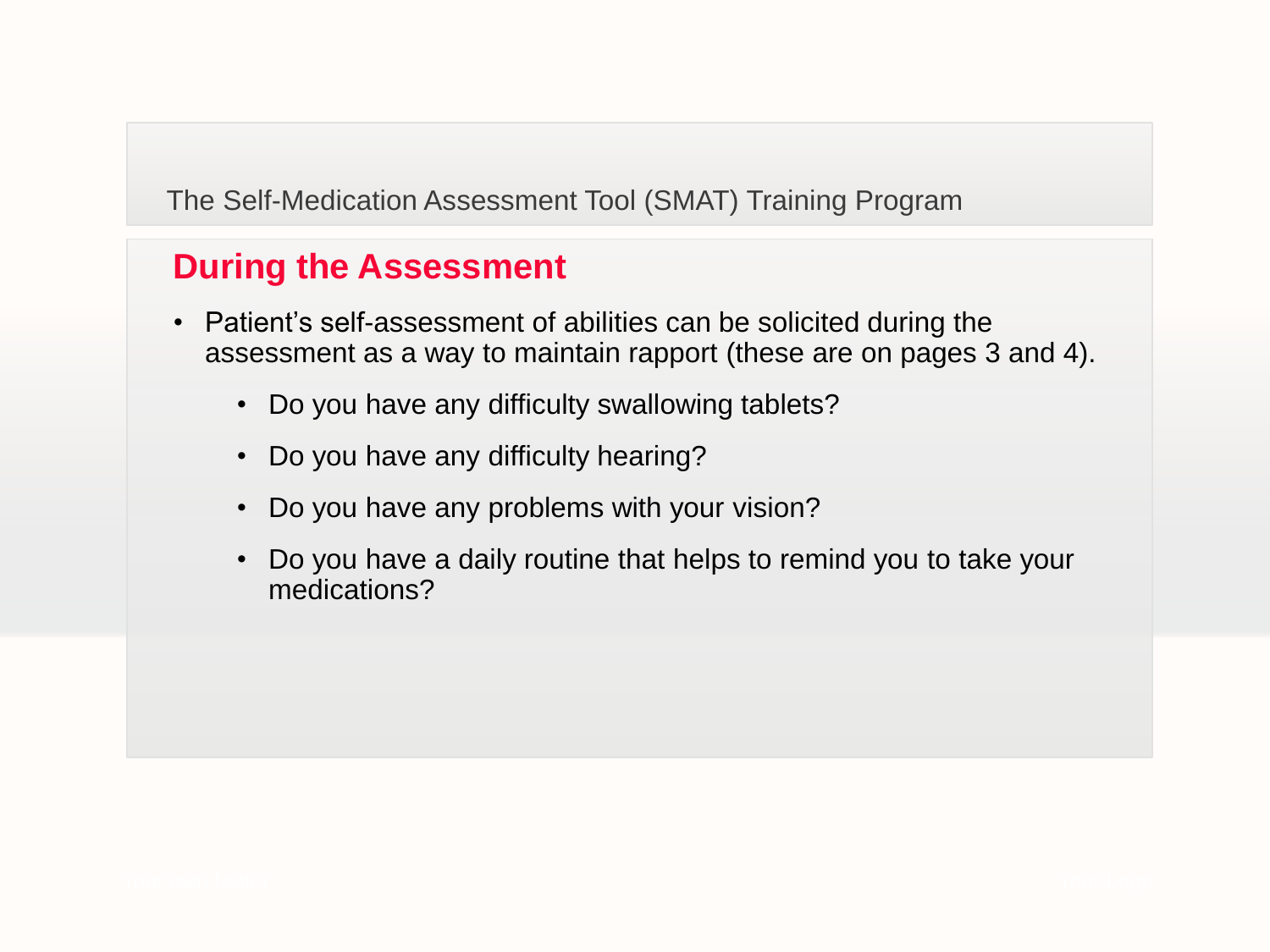- Medication Recall/Adherence
	- Ask the patient, " Do you use anything to help you remember to take your medication?"
		- Provide examples from the list
		- Record response
	- Do you have a regular pharmacist/pharmacy?
		- Record pharmacy name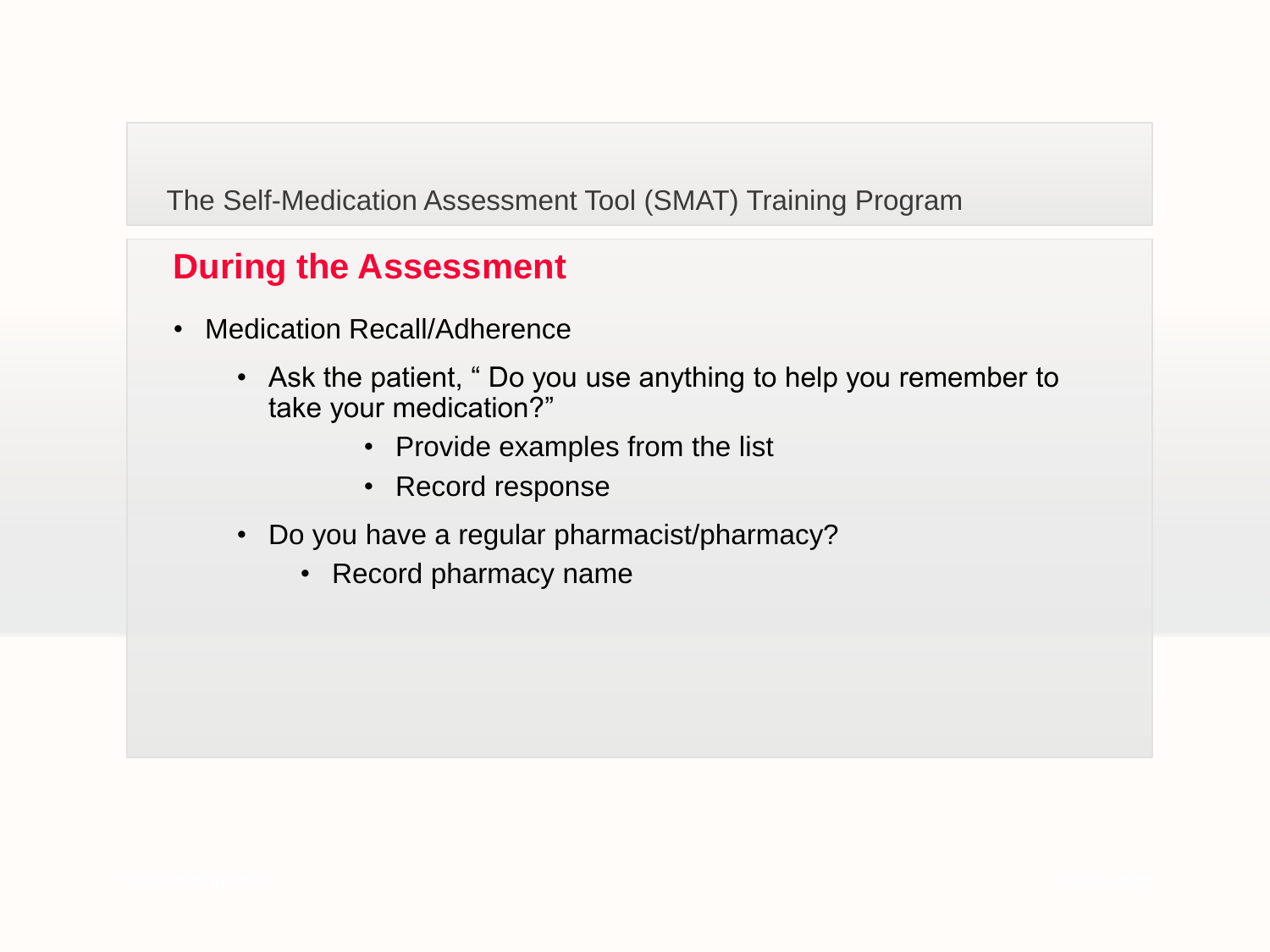- Patient Recall
	- The assessor is responsible for ensuring that the Reference Drug List is as accurate as possible (see section on "Preparing for the Assessment").
	- Explain to the patient that you are going to discuss the medications that they are currently using (or, were using prior to hospitalization).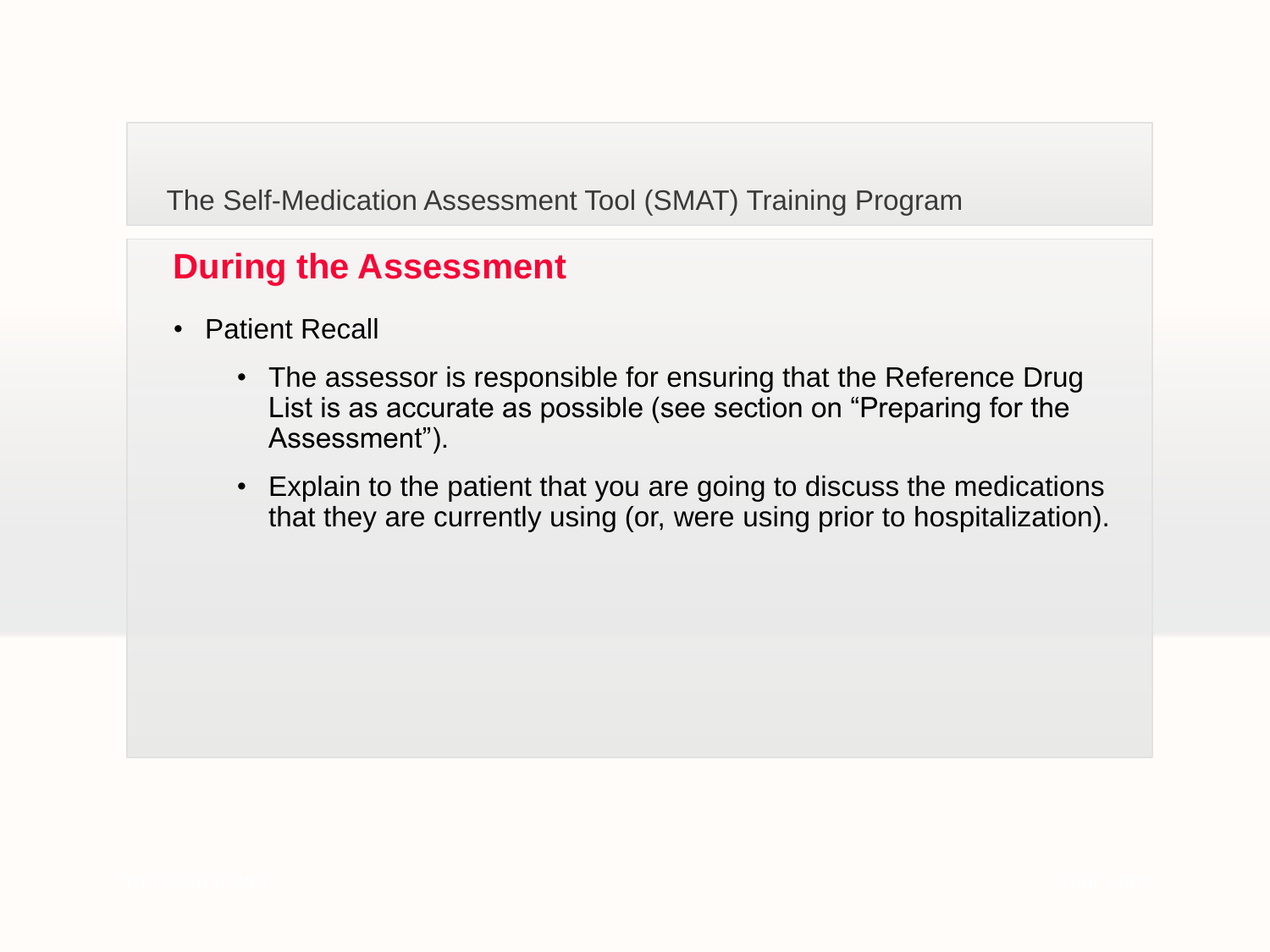- Patient Recall
	- Ask the patient to recall any information that he/she can about these medications.
		- The name of the drug
		- The indication for taking the drug i.e. "What do you use it for?"
		- The dose frequency i.e. "the number of tablets/capsules that you take each day and the times that you take them"
		- A description of the drug (colour, shape, dosage form or strength)
	- Do not interrupt the patient during the recall phase.
	- Record all of the "able" responses as they are recited by the patient.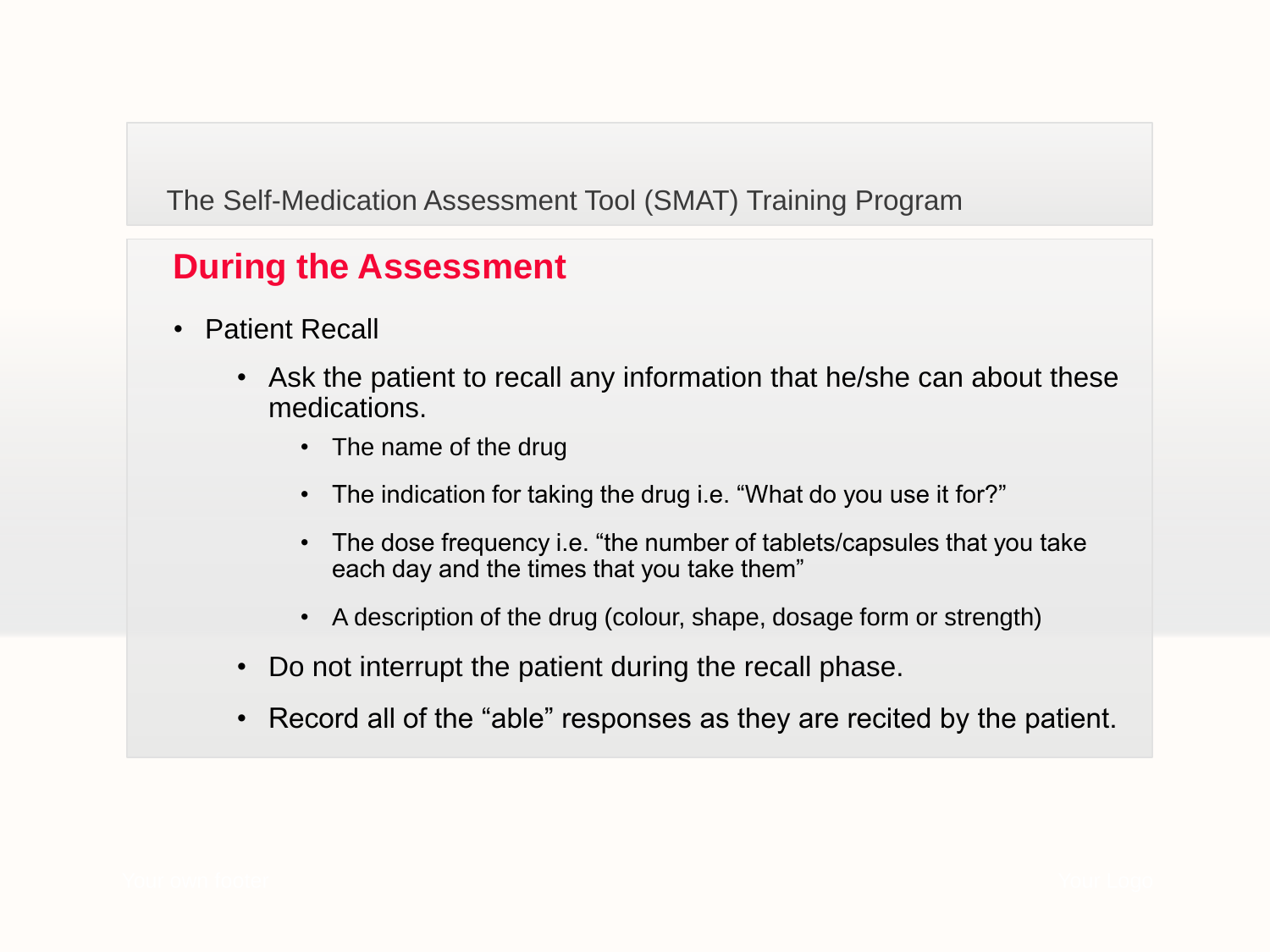#### **During the Assessment**

Sample video clip 5:

The following video clip shows patient A. M. as she completes the recall portion of the assessment. Note: Clip has been edited to remove conversations not relevant to the assessment.

(Please note that the patient's face has been obscured to protect her identity.)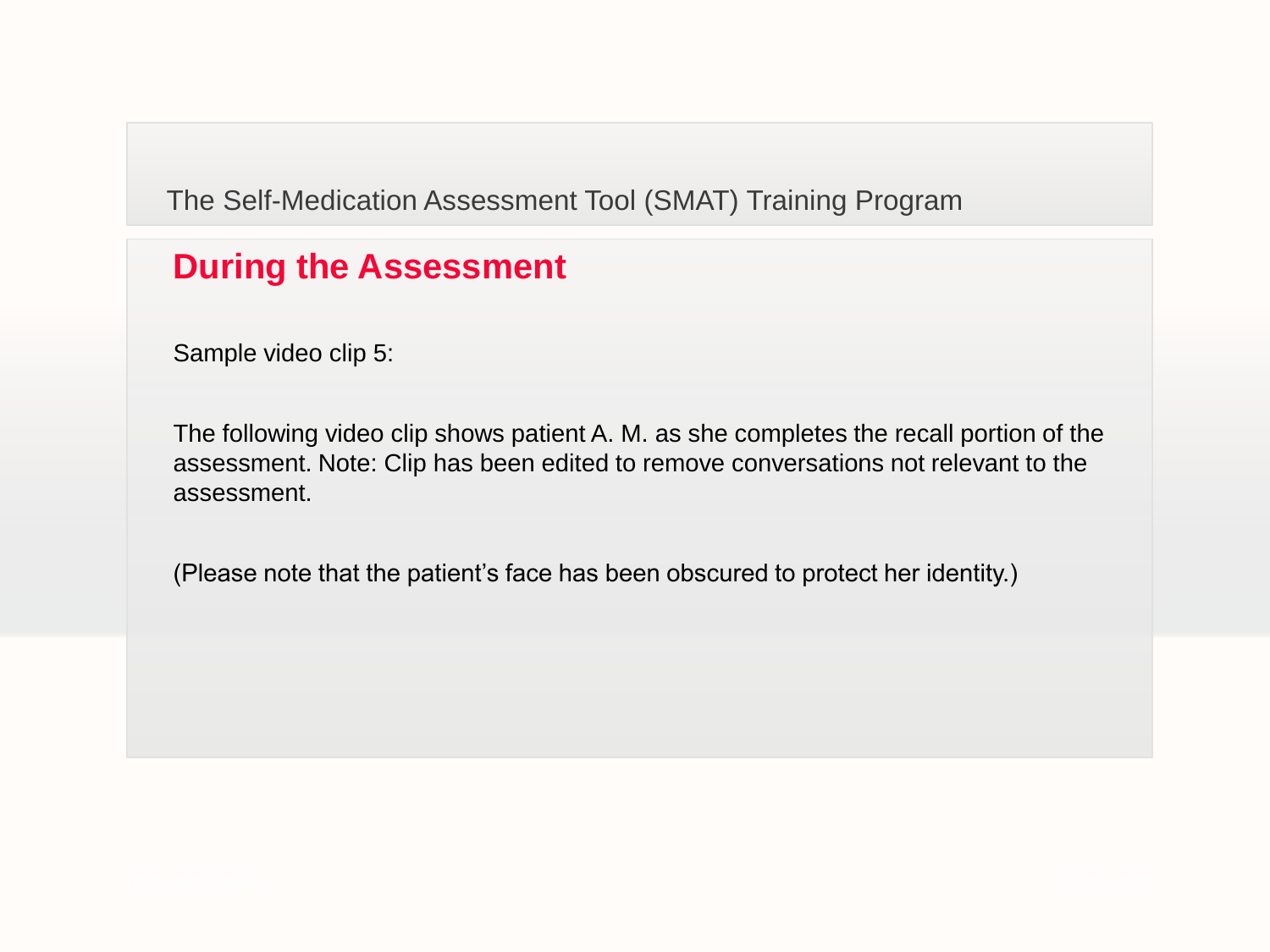- Self-Reported Adherence
- This scale provides the patient with the opportunity to describe his/her personal evaluation of their medication adherence. The Reference Drug List is used as a comparator.
	- For each medication on the Reference Drug List, the patient is asked:
		- Did you take it every day or less often?
		- How much did you take each time?
		- How many times per day did you take it?
		- At what times did you take it?
	- The assessor can cue the patient by using the medication name, the indication or the medication description.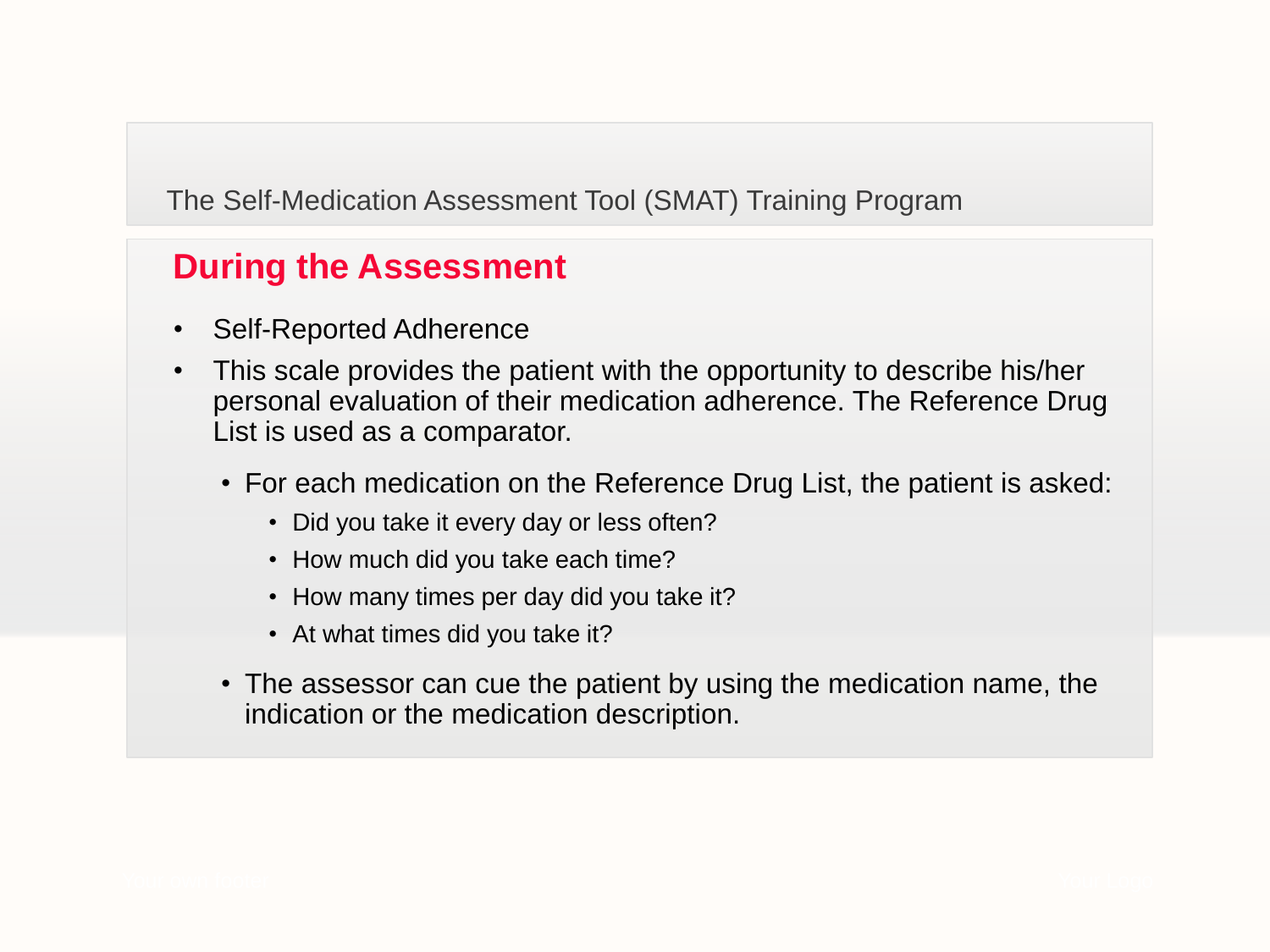- Self-Reported Adherence
	- Patients who have very limited recall or knowledge of their medication regimen will find it difficult to complete this scale.
		- The general question, "Did you take it every day or less often?" can be asked.
		- The patient is scored as U=unable if not able to respond to the more specific questions about timing and frequency.
		- The patient is scored as A=Able for each correct response to the questions for each medication.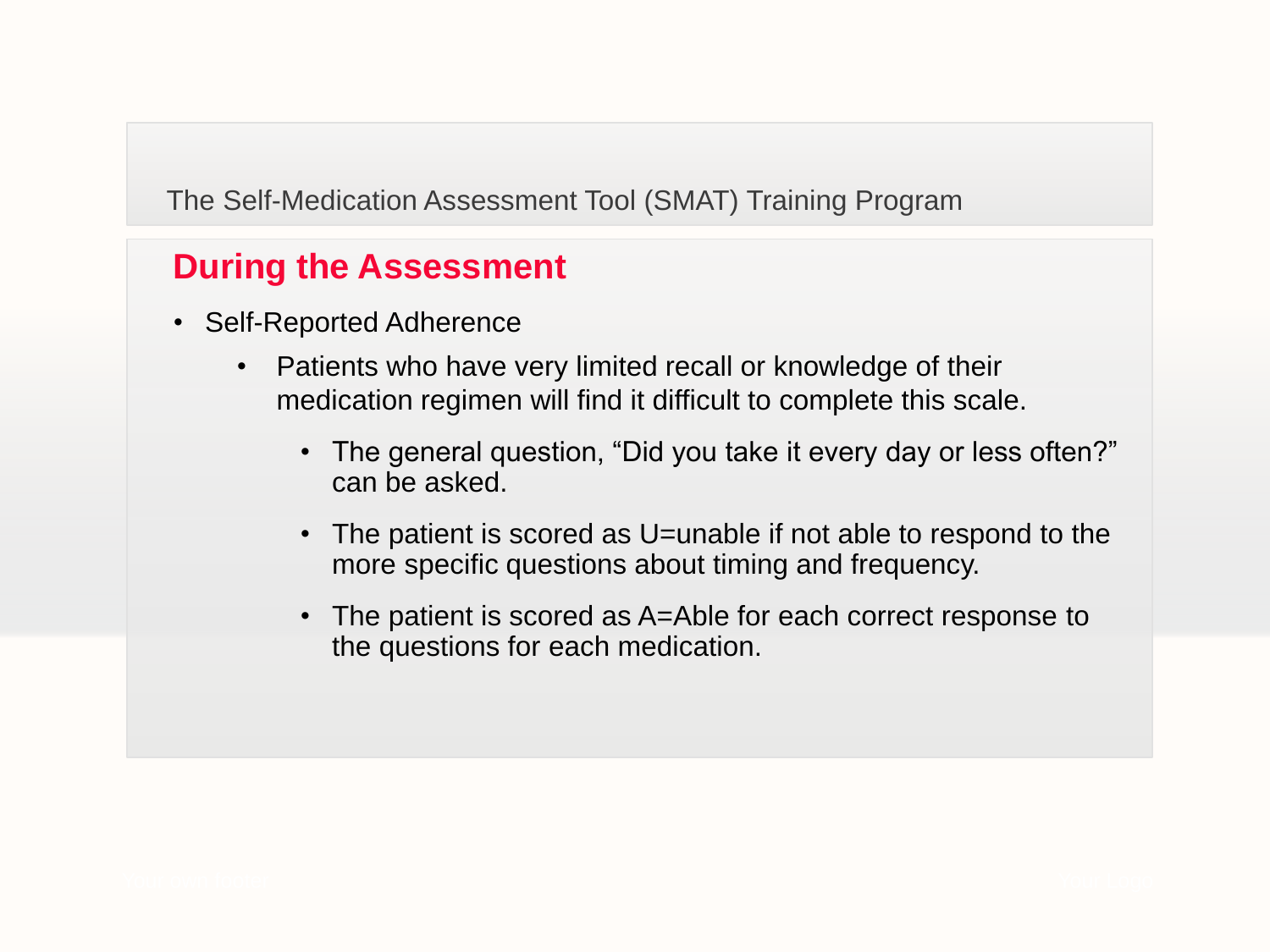- Self-Reported Adherence
	- Note: If patients have provided "able" responses for dose frequency for medications in the Recall section, a score of "able" can be assigned for the same questions in the Self-reported adherence section.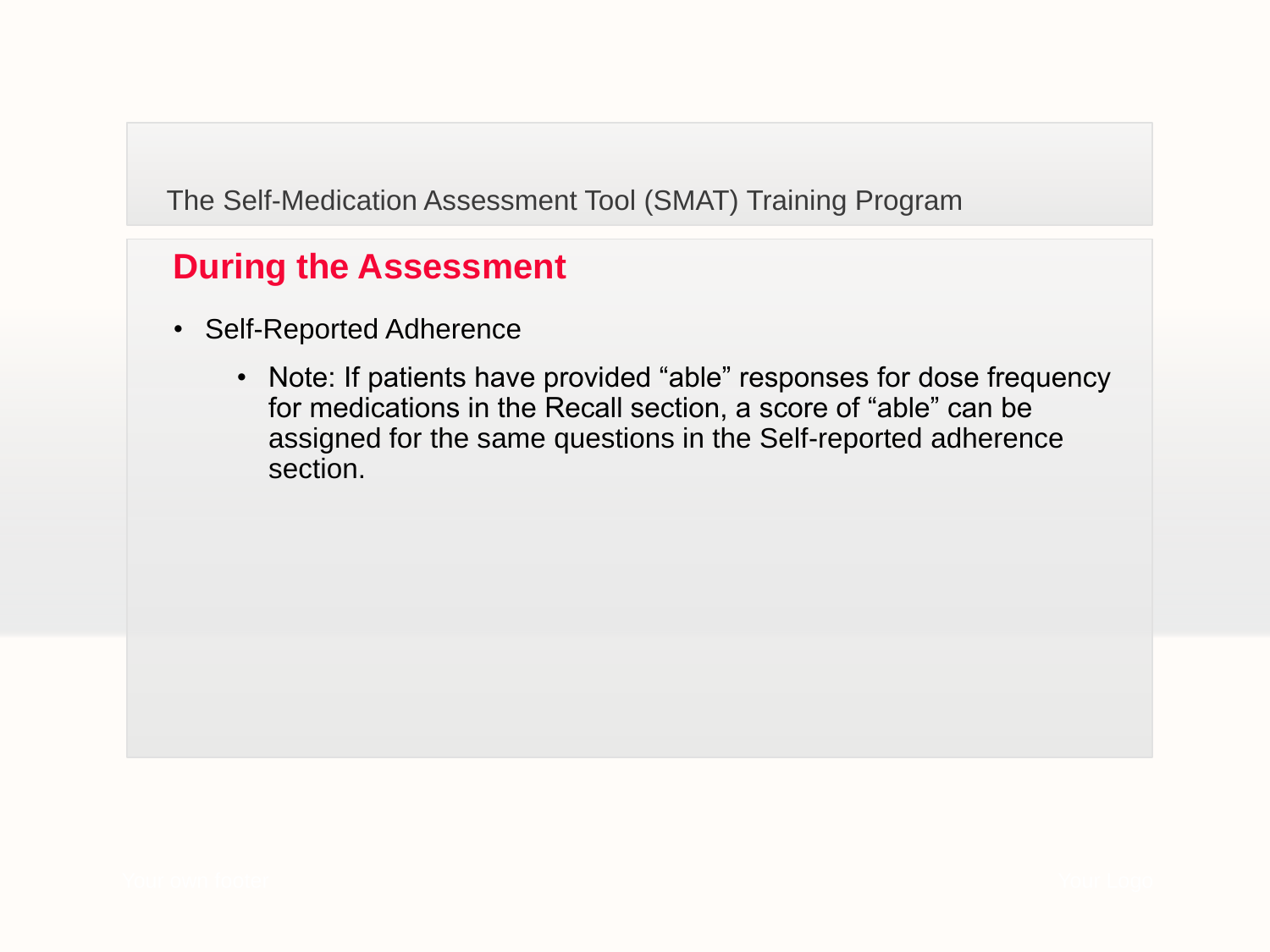- Purposeful Non-Adherence
	- This scale is designed to identify factors that can influence a person's decision to intentionally underuse, overuse or stop using a medication.
	- Patients who have very limited recall or knowledge of their medication regimen will find it difficult to complete this scale.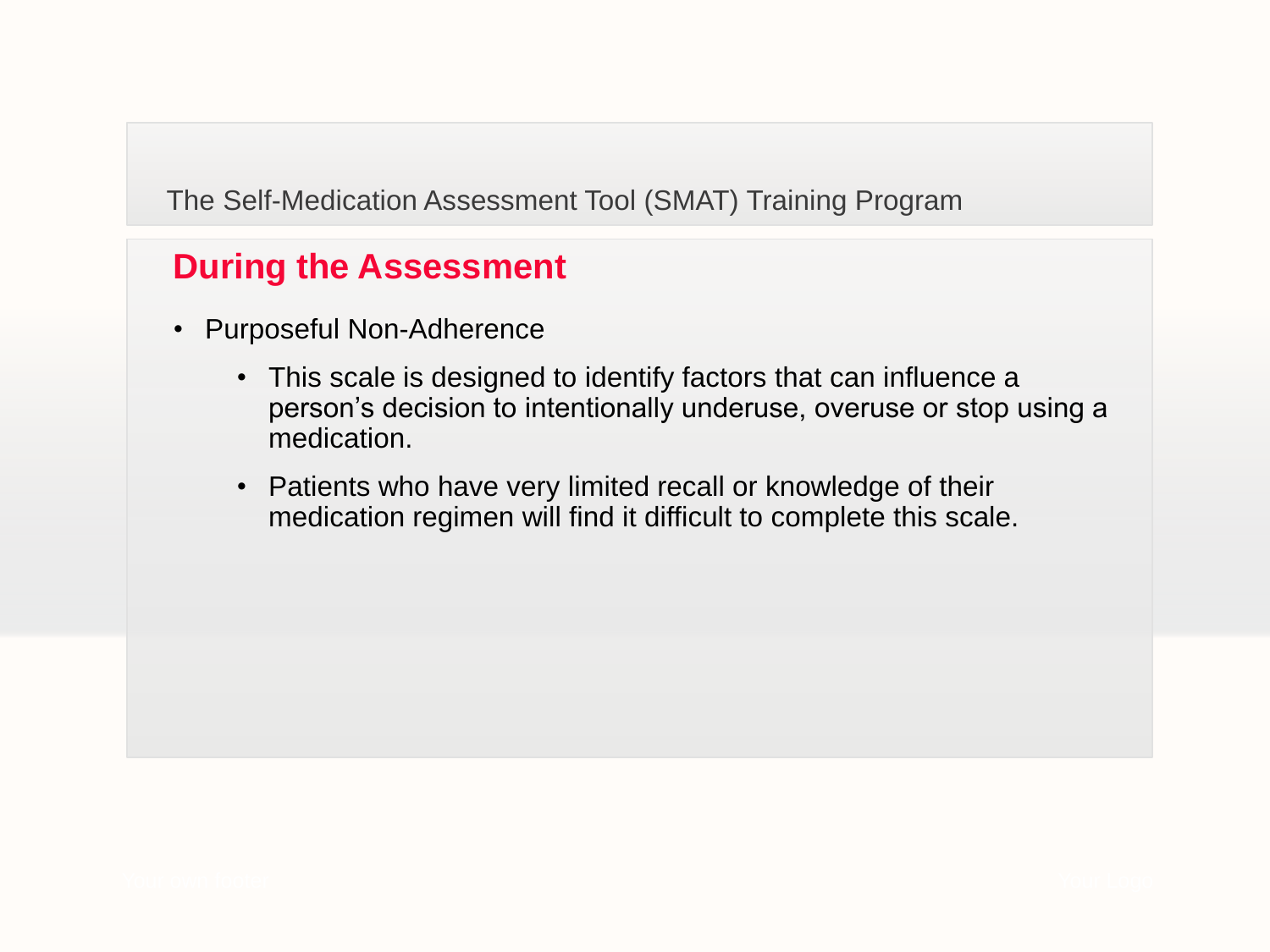- Purposeful Non-Adherence
	- The Reference Drug List is used as a comparator.
	- For each medication on the Reference Drug List, the patient is asked:
		- "Did this medication ever bother you in any way?"
		- "In your opinion, is this medication helping you?"
	- A score of 0 to 3 is assigned to each medication using the definitions on the assessment form.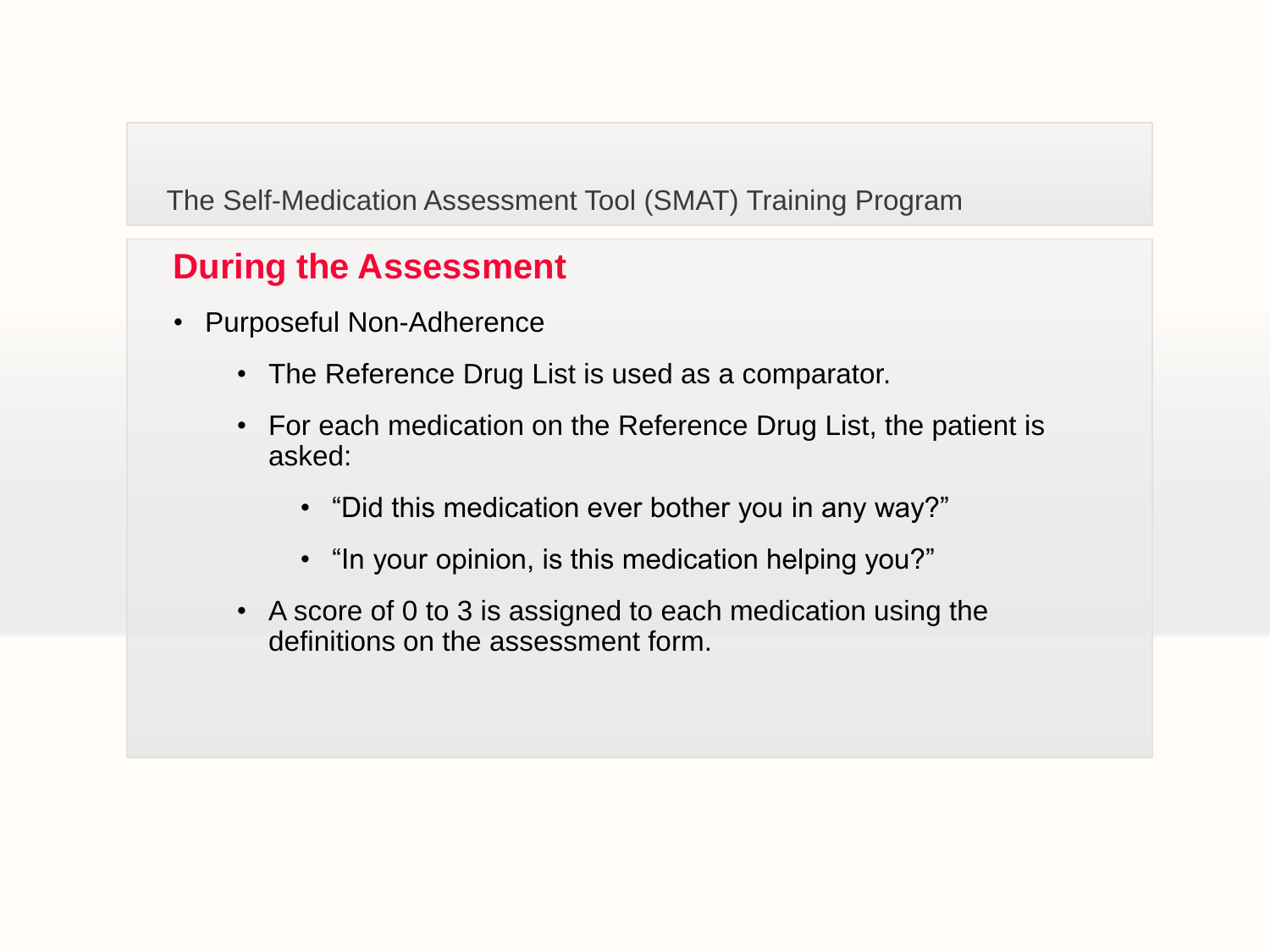- Purposeful Non-Adherence
	- To identify intentional decisions to stop a medication, the patient is given a brief explanation followed by a question:
		- "Sometimes, people decide that it is best for them not to take a medication they've been prescribed."
		- "Did you ever decide not to take this medication? If so, why?"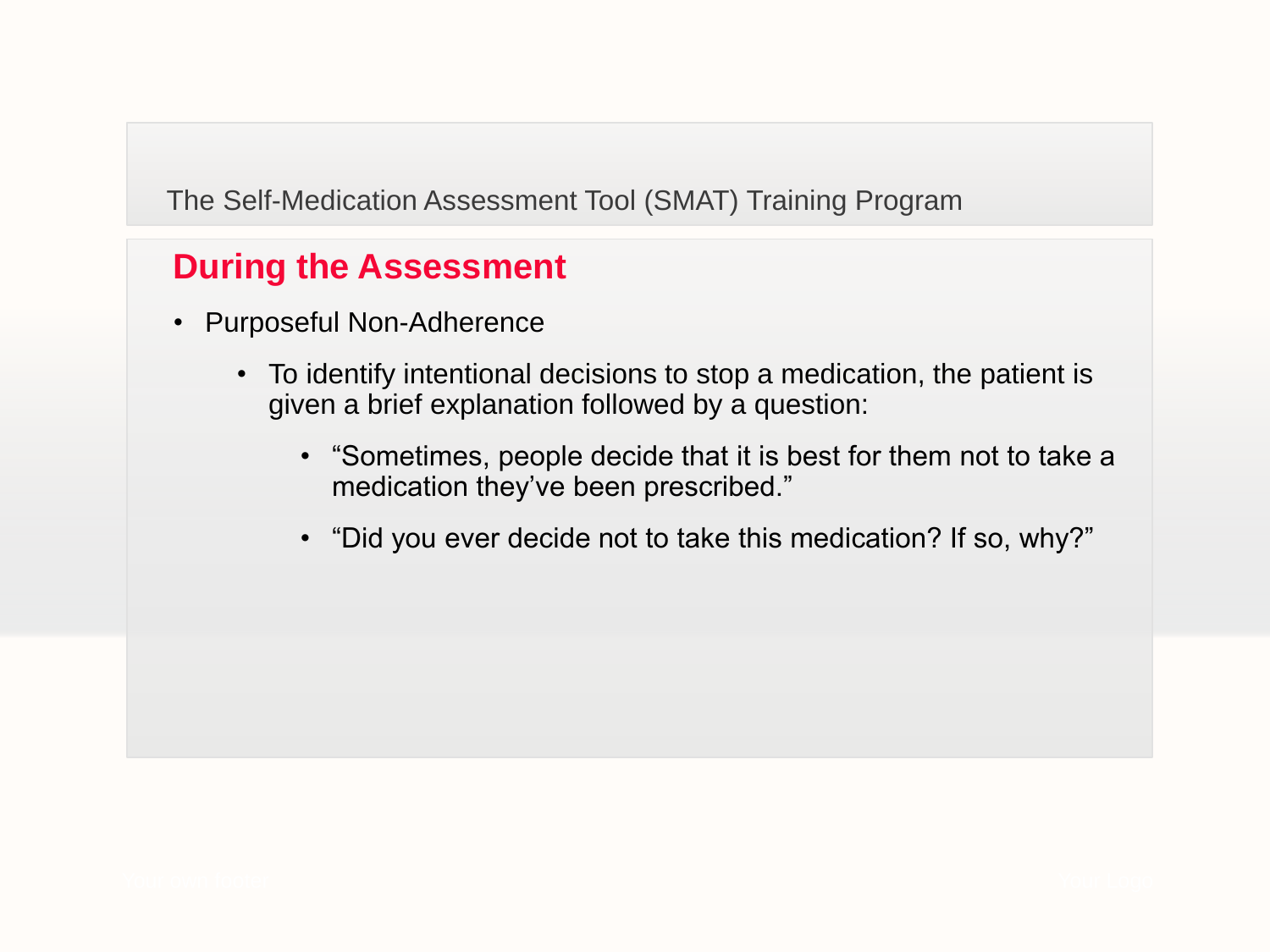- Purposeful Non-Adherence
	- When the patient has responded in the affirmative, the following question is asked:
		- "How often do you think you've decided not to take this medication?"
		- A score of 0 to 4 is assigned to each medication using the definitions on the assessment form.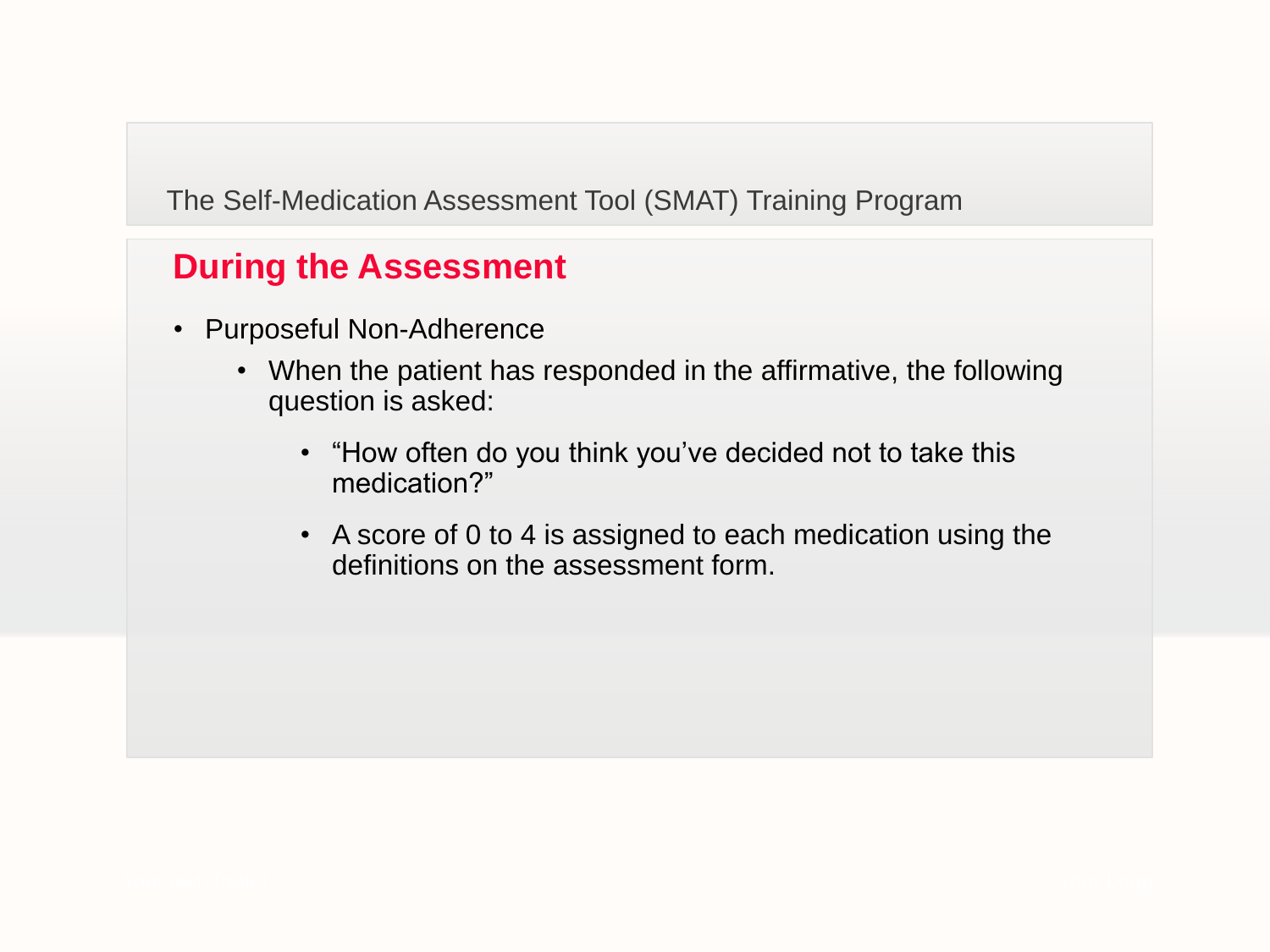## **During the Assessment**

Sample video clip 6:

The following video clip shows patient E. K. as she completes the tasks that were just described.

(Please note that the patient's face has been obscured to protect her identity.)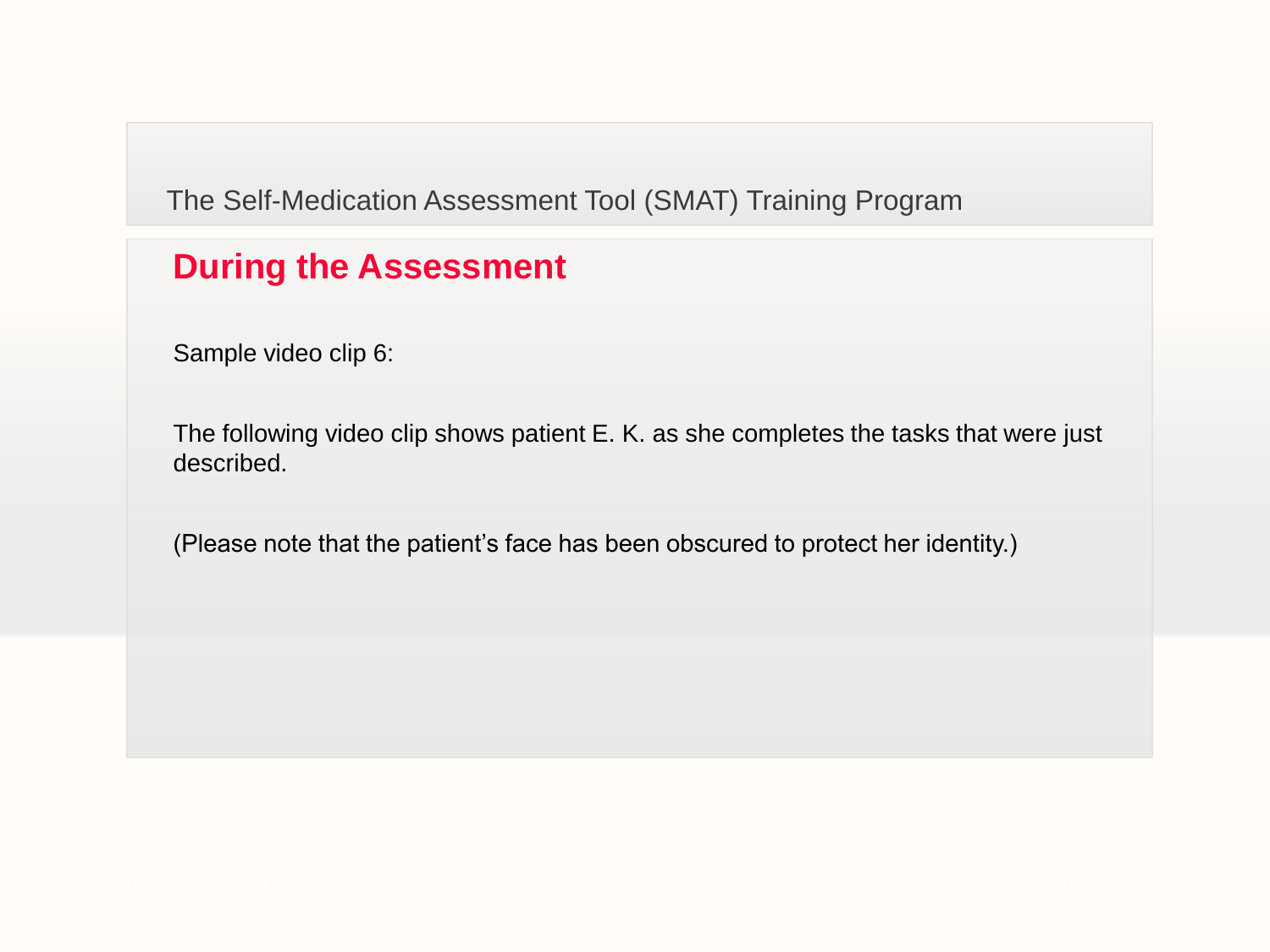- The purpose of cuing and feedback during assessment is to guide the patient when needed in a way that does not interfere with how they do the task.
- This can be difficult, because it's natural to want to help the patient when they are struggling. However, it is very important to use cuing and feedback as described, or the results of the assessment may not be accurate.
- The examples that follow indicate the appropriate level of cuing and feedback for the various sections of the SMAT assessment.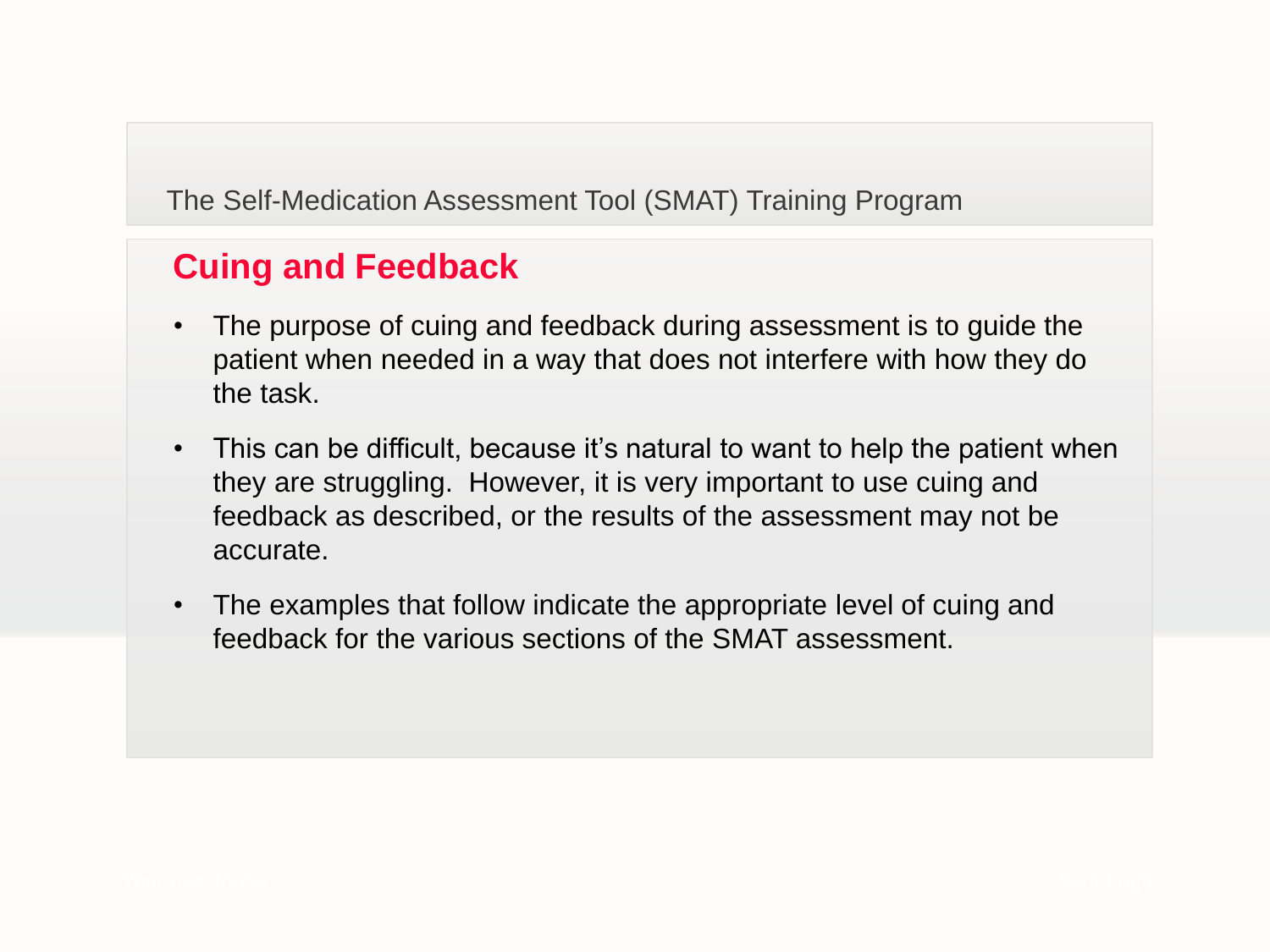- Functional and Cognitive Questions
	- Examples for the "EASE" category
		- Patient tries the cap, realizes it won't flip open, reads the instructions on the lid, and then opens the bottle with no further problem.
		- Patient states they would take the pill with water: assessor can cue first time to be more specific (i.e. when and how many) but if required to cue again for same reason for next bottle, that moves the score to difficult.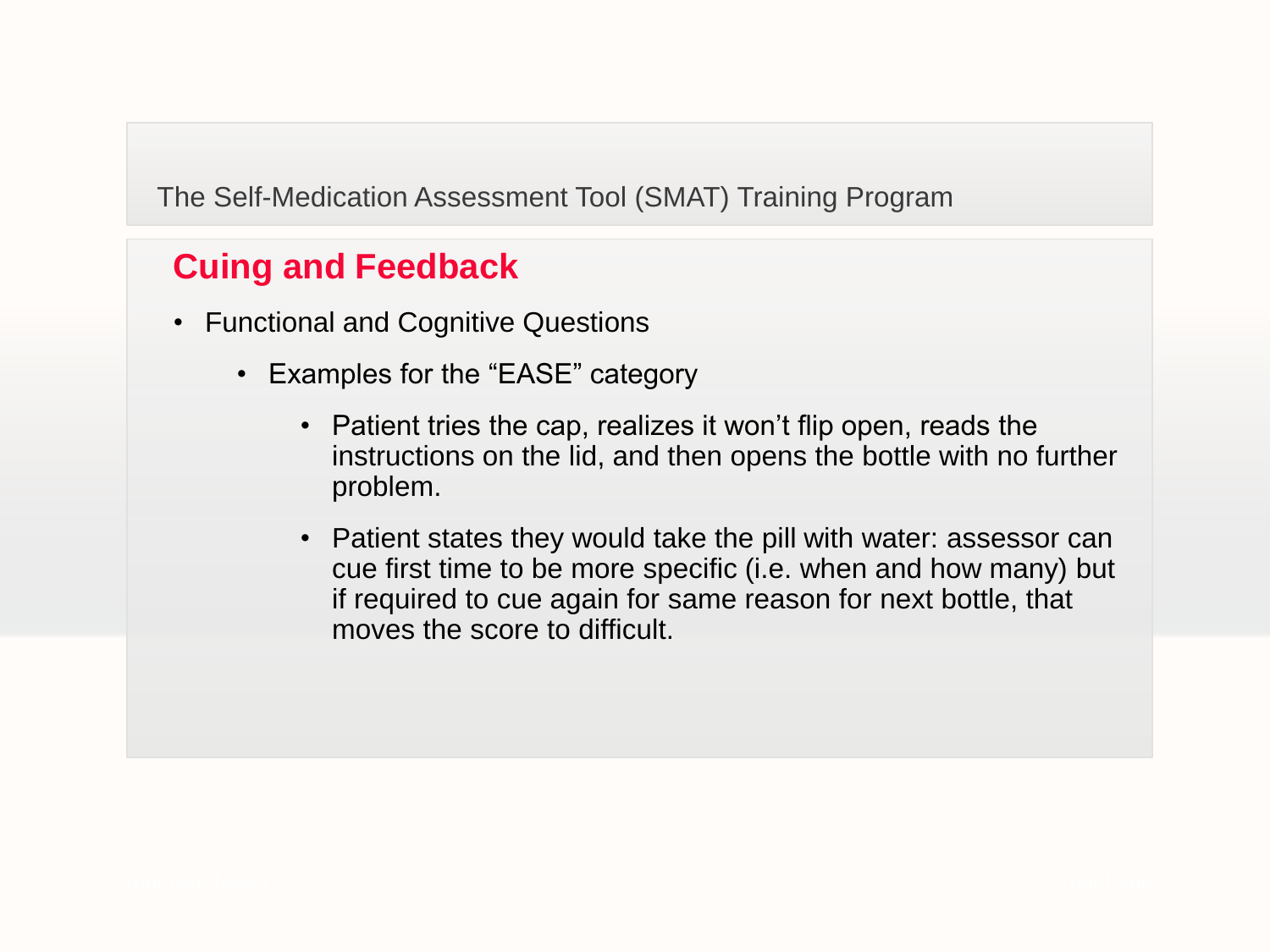- Functional and Cognitive Questions
	- Examples for the "EASE" category
		- Patient states they would ask the pharmacist (or MD) about how to take the medication, the assessor can give some guidance (e.g. say that the pharmacist says it does not matter when it is taken).
		- Patient puts all the medication correctly into the dosette, or discovers error and corrects it without any prompting from tester.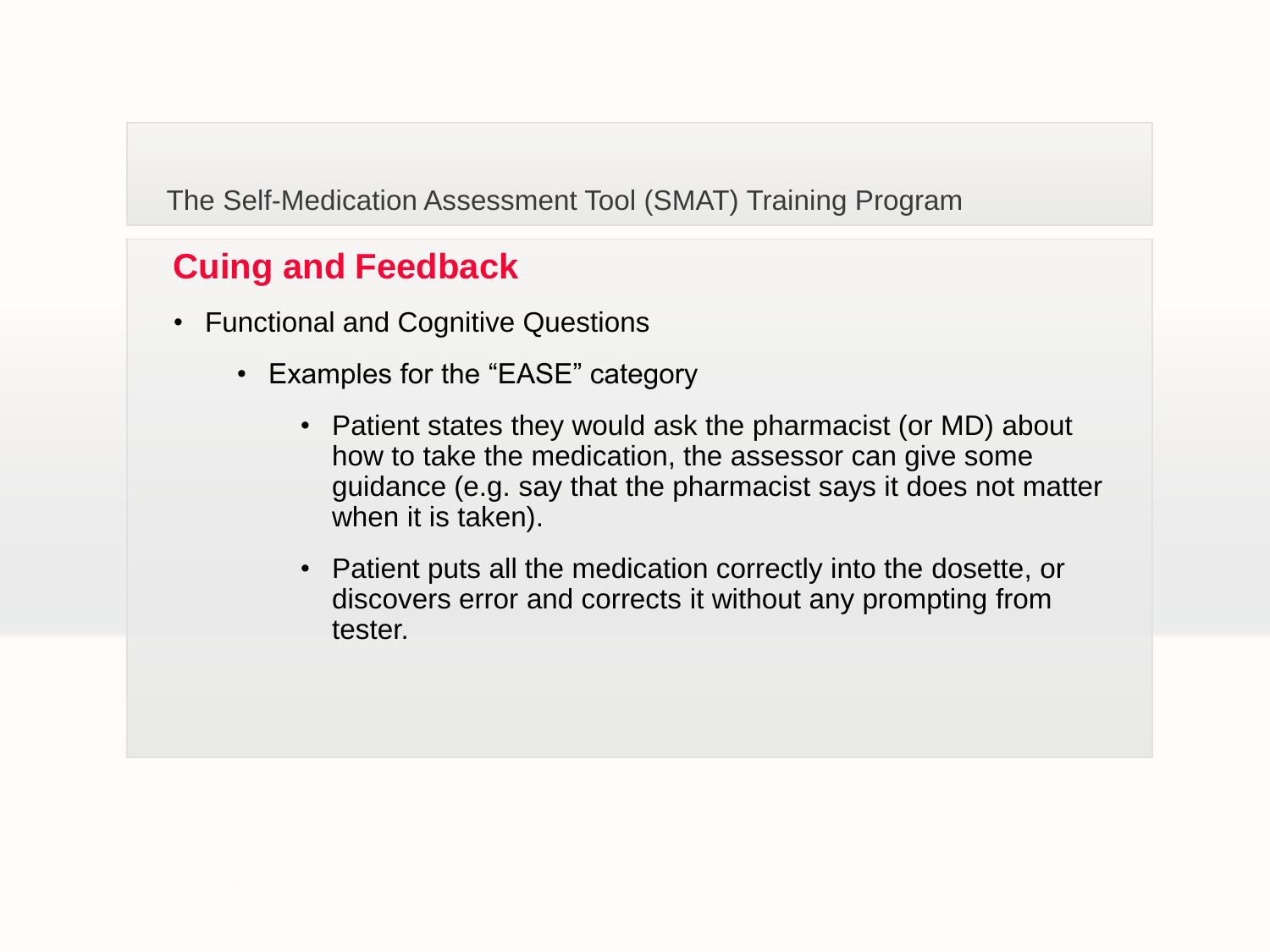- Functional and Cognitive Questions
	- The category "DIFFICULTY" is checked off when the patient makes one or more errors, or needs prompting/cueing from the tester to carry out the task.
		- e.g., the patient needs to be told to read the instructions on the bottle cap.
		- e.g., the patient makes one or more errors and needs to be asked to check for errors, or needs to be given direction to complete the task.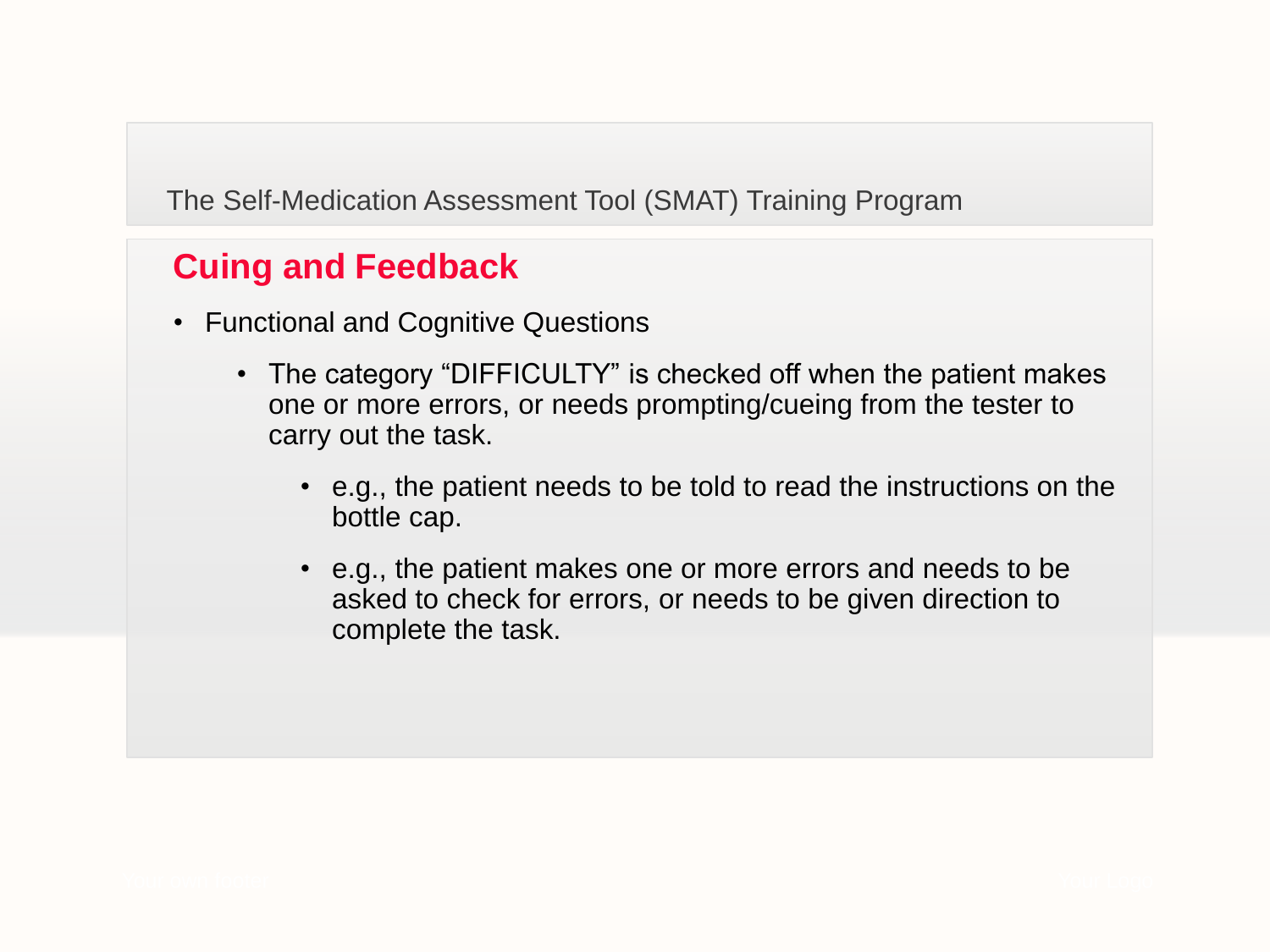- Functional and Cognitive Questions (continued)
	- The category "UNABLE" is checked off when the patient is unable to carry out the task or answer the question, even when prompted or cued by the tester.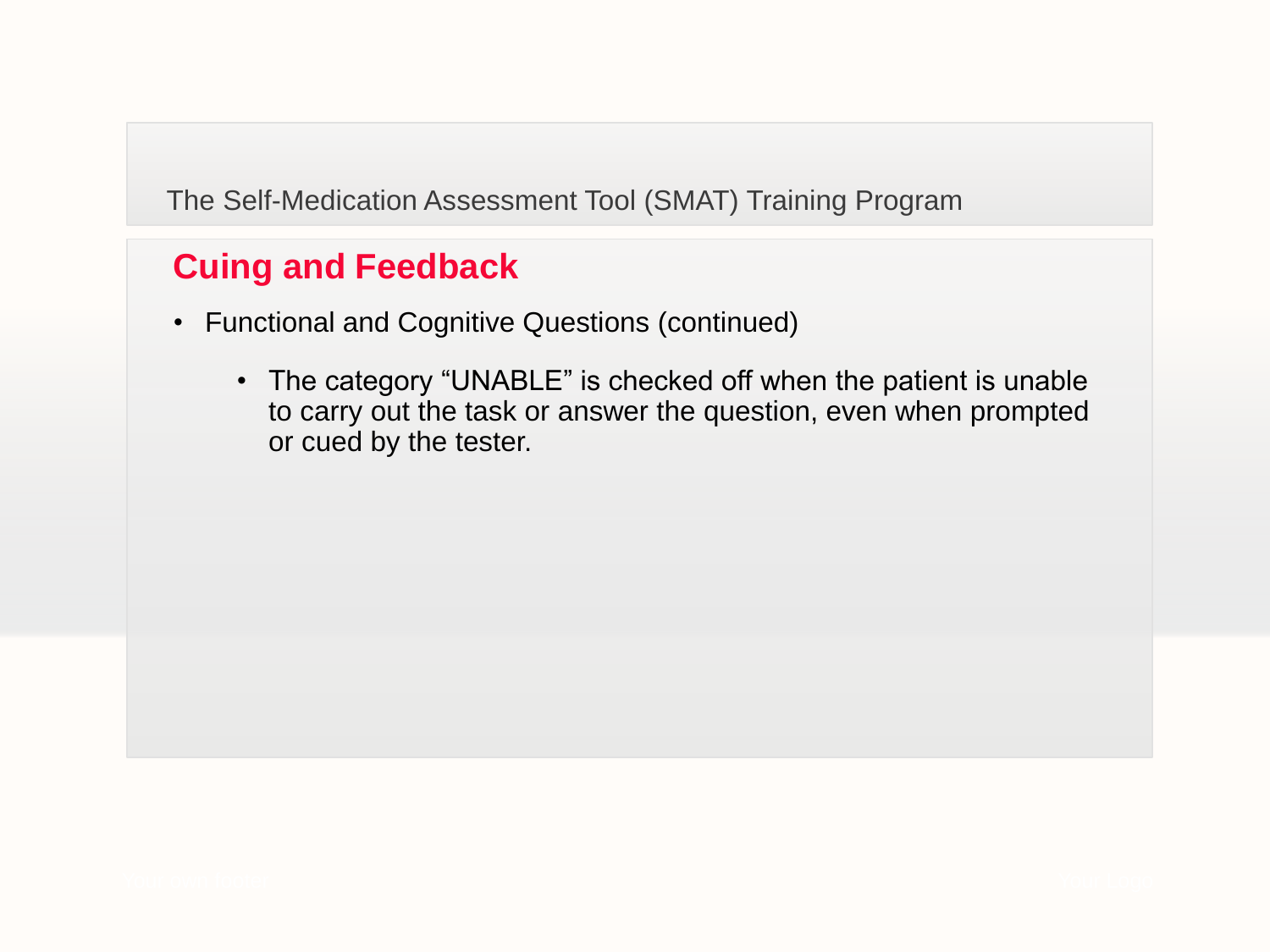- Recall Section
	- The assessor can cue the patient to complete categories that the patient did not recall initially.
		- For example, the patient has recalled taking a pink blood pressure pill once a day; the assessor can then ask if the patient is able to recall the drug name and the dose frequency.
	- The patient is given a score of  $U =$  unable when not able to respond correctly, even after prompting or cueing.
	- The patient is given a score of  $A =$  able for all correct responses.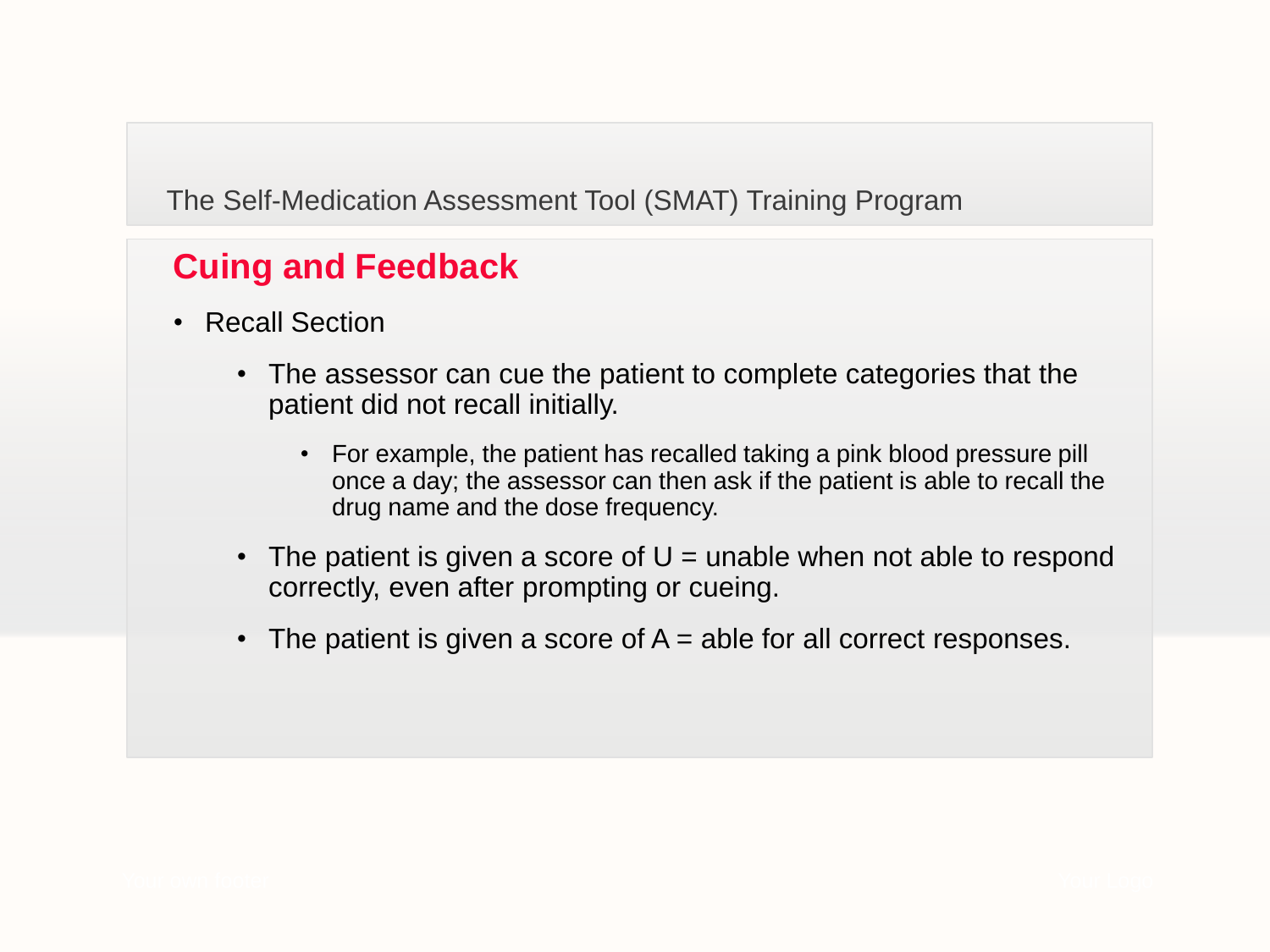## **During the Assessment**

Sample video clip 7:

The last video clip shows an example of cuing and feedback with patient A. M.

(Please note that the patient's face has been obscured to protect her identity.)